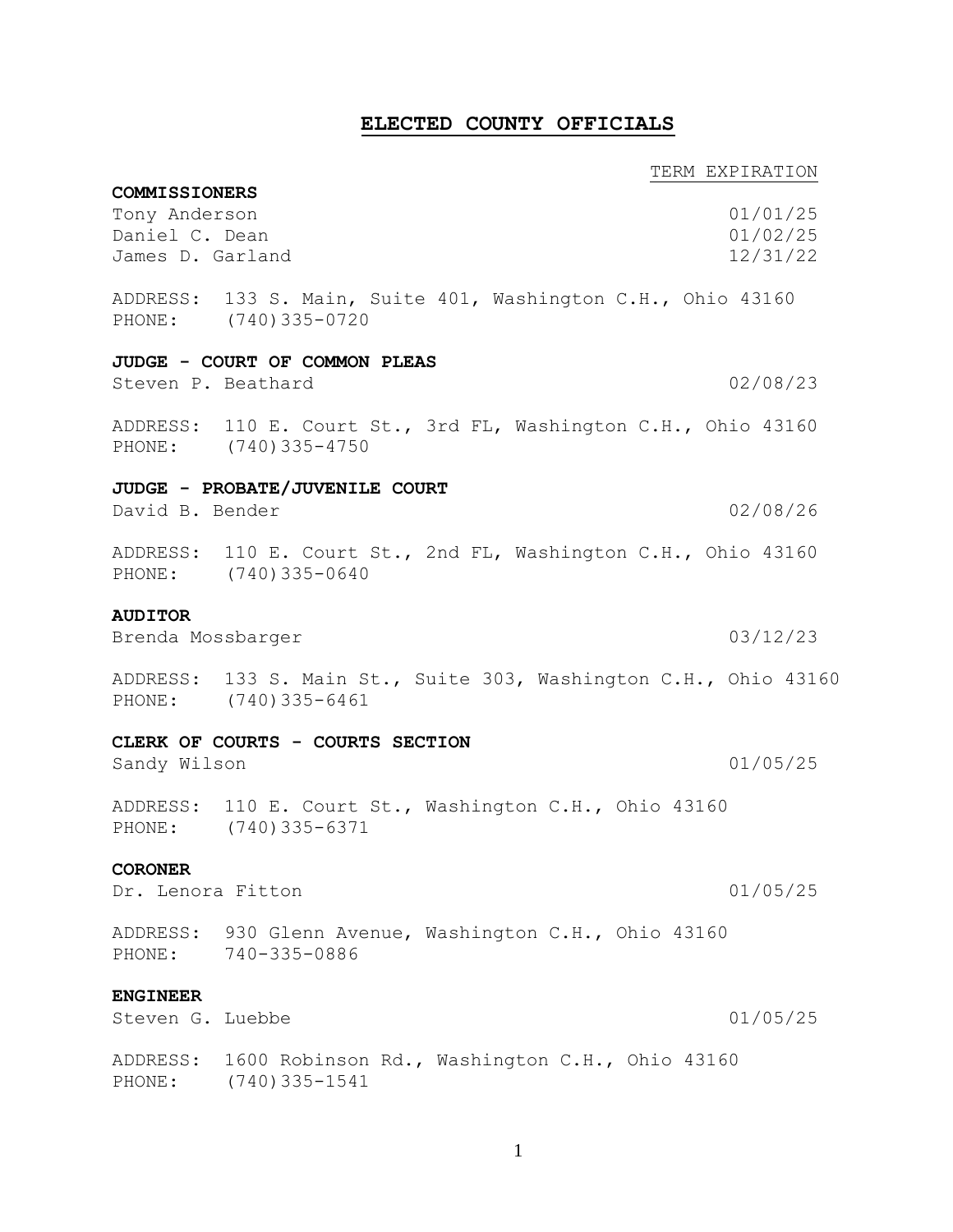#### **PROSECUTING ATTORNEY**

Jess C. Weade 01/05/25

ADDRESS: 110 E. Court St., Washington C.H., Ohio 43160 PHONE: (740)335-0888

#### **RECORDER**

Kim Coil Butler 01/05/25

ADDRESS: 133 S. Main St., Suite 305, Washington C.H., Ohio 43160 PHONE: (740)335-1770

#### **SHERIFF**

Vernon Stanforth 01/05/25

ADDRESS: 1500 Robinson Road, Washington C.H., Ohio 43160 PHONE: (740)335-6170

#### **TREASURER**

Penny J. Patton 08/31/25

ADDRESS: 133 S. Main St., Suite 304, Washington C.H., Ohio 43160 PHONE: (740)335-4961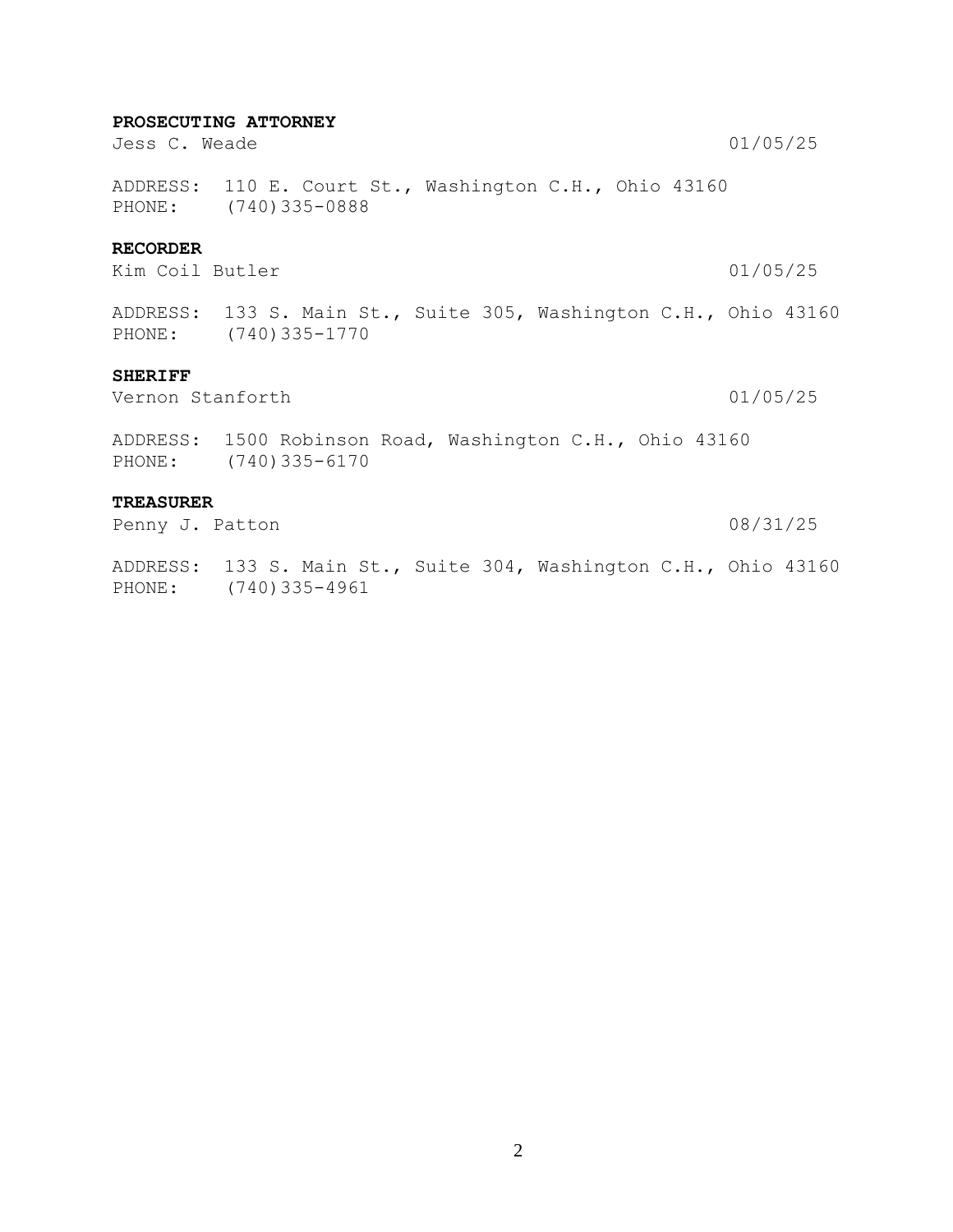#### **OHIO CONGRESSIONAL DELEGATION**

#### **U.S. Senate**

200 N. High St. - Rm. 614 Washington, D.C. 20510 Columbus, OH 43215 Phone: (202) 224-2315 Phone: (614) 469-2083 FAX: (202) 228-6321 FAX: (614) 469-2171 Toll Free: 1-888-896-OHIO (6446)

Cincinnati Office: Cleveland Office: 425 Walnut Street - Suite 2310 1301 East Ninth St., Ste. 1710 Cincinnati, OH 45202 Cleveland, OH 44114 Phone: (513)684-1021 Phone: (216) 522-7272 Fax: (513)684-1029 Fax: (216) 522-2239 Toll Free: 1-888-896-OHIO (6446) Toll Free: 1-888-896-OHIO (6446)

Lorain Office: 205 West 20th St - Suite M280 Lorain, OH 44052 Phone: (440) 242-4100 Fax: (440) 242-4108

Sherrod Brown (D) Washington Address: District Office: 713 Hart Senate Office Bldg.

37 West Broad St., Room 300 Washington, D.C. 20510 Columbus, OH 43215 Phone: (202) 224-3353 Phone: (614) 469-6774 (800) 205-6446

District Office: Cleveland District Office: Cincinnati 1240 East Ninth St., Room 3061 312 Walnut St. Cleveland, OH 44199 Cincinnati, OH 45202 Phone: (216) 522-7095 Phone: (513) 684-3265

District Office: Toledo 420 Madison Ave., Room 1210 Toledo, OH 43604 Phone: (419) 259-3895

**Rob Portman (R)** Washington Address: District Office: Columbus 448 Russell Senate Office Bldg.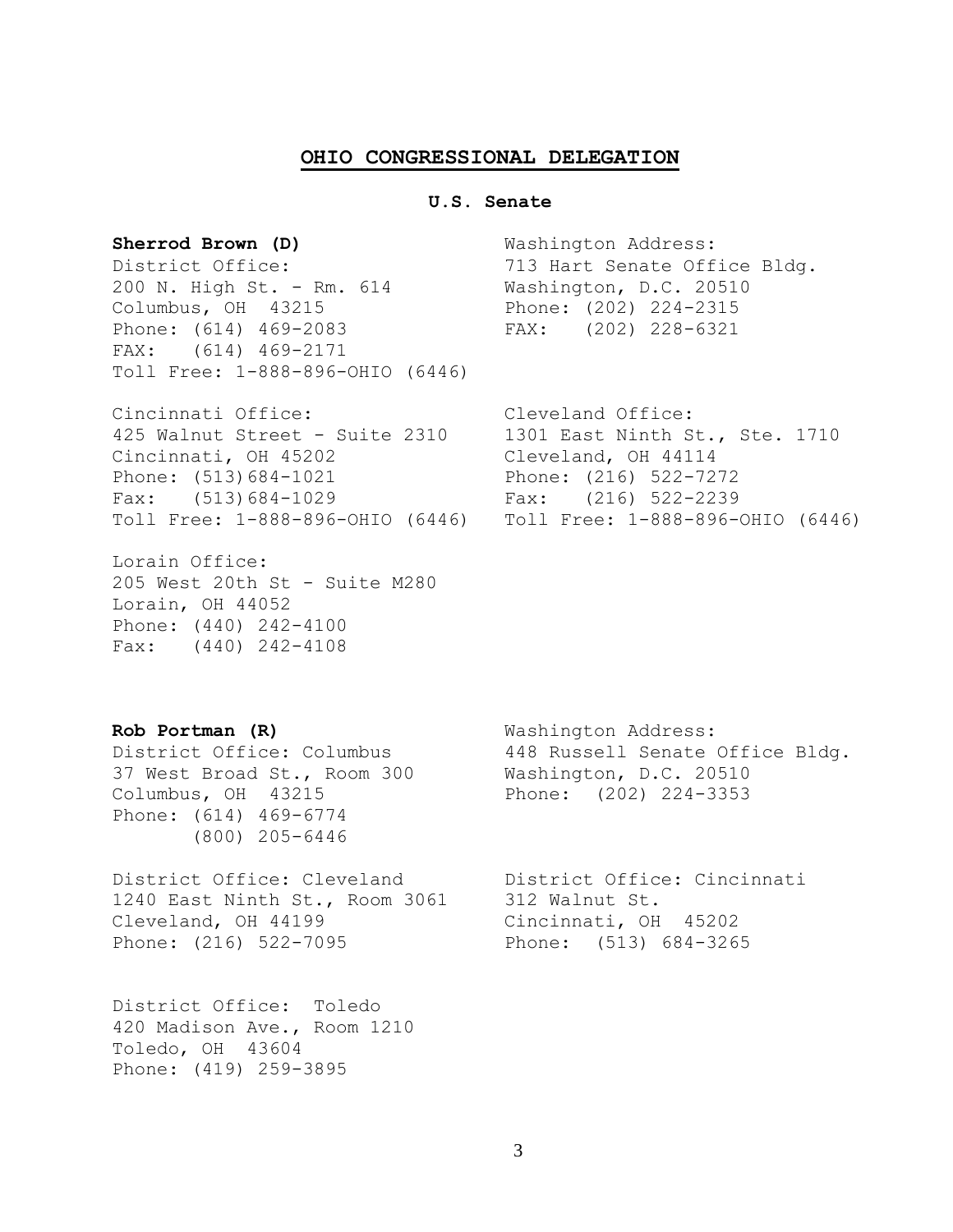#### **U.S. Representatives**

## **Mike Carey** 15th District District Office: Hilliard Federal Office: 3790 Municipal Way 1022 Longworth HOB Hilliard, OH 43026 Washington, D.C. 20515 Phone: (614) 771-4968 Phone: (202) 225-2015 FAX: (614) 771-3990 FAX: (202) 225-3529 District Office: Fairfield Co. District Office - Clinton Co. District United Patters of the Case of the Street<br>123 South Broad Street 69 North South Street<br>123 South Broad Street Suite 235 Wilmington, Ohio 45177 Lancaster, OH 43130 Phone: (937) 283-7049 Phone: (740) 654-2654 FAX: (937) 283-7052 FAX: (740) 654-2482

## **Michael Turner** 10th District

District Office: Dayton Federal Office: 120 West Third Street Suite 305 2239 Rayburn Building Dayton, Ohio 45402 Washington, D.C. 20515 Phone: (937) 225-2843 Phone: (202) 225-6465 FAX: (937) 225-2752 FAX: (202) 225-6754

Marty Heide Marty.Heide@mail.house.gov Phone: (937) 225-2843 (202) 713-6000 C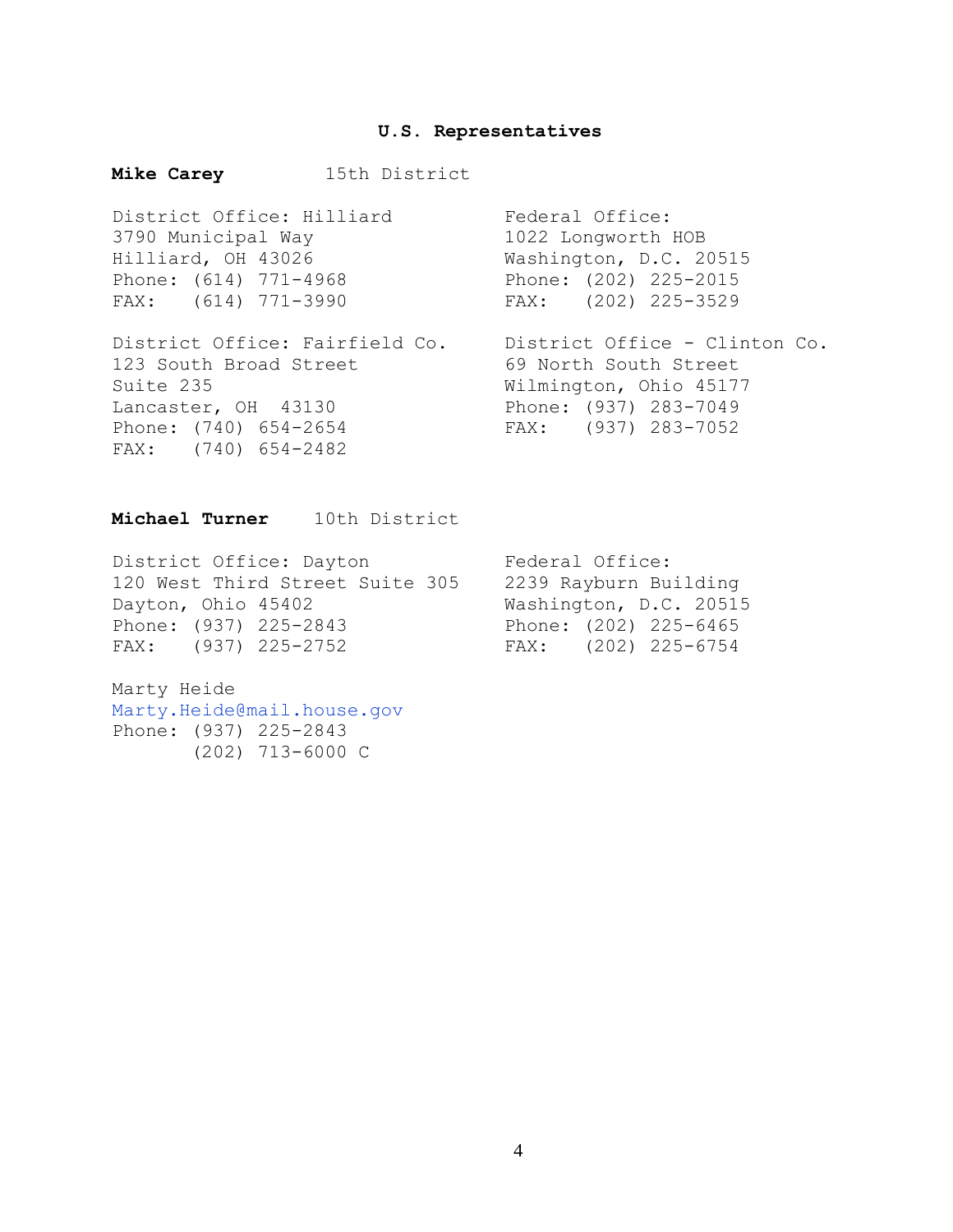#### **OHIO GENERAL ASSEMBLY**

**OHIO SENATE:**

**STATE SENATOR – President Pro Tempore of the Ohio Senate**

**17TH DISTRICT (Fayette, Clinton, Highland, Ross, Pike, Jackson, Gallia, Lawrence, portion of Pickaway, portion of Vinton)**

#### **Bob Peterson (R)**

Office: Senate Building 1 Capitol Square, Ground Floor Columbus, OH 43215 Phone: (614) 466-8156 FAX: (614) 752-7188 Email: [Peterson@OhioSenate.gov](mailto:Peterson@OhioSenate.gov)

#### **Ohio House of Representatives**

**STATE REPRESENTATIVE - 92nd DISTRICT (Fayette, portion of Pickaway, portion of Ross)**

#### **Mark Johnson (R)**

Office: Ohio House of Representatives Statehouse 77 S. High St. - 13th Floor Columbus, OH 43215-6111 Phone: (614) 644-7928 (800) 282-0253 FAX: (614) 719-6985

E-mail Address: Rep92@OhioHouse.gov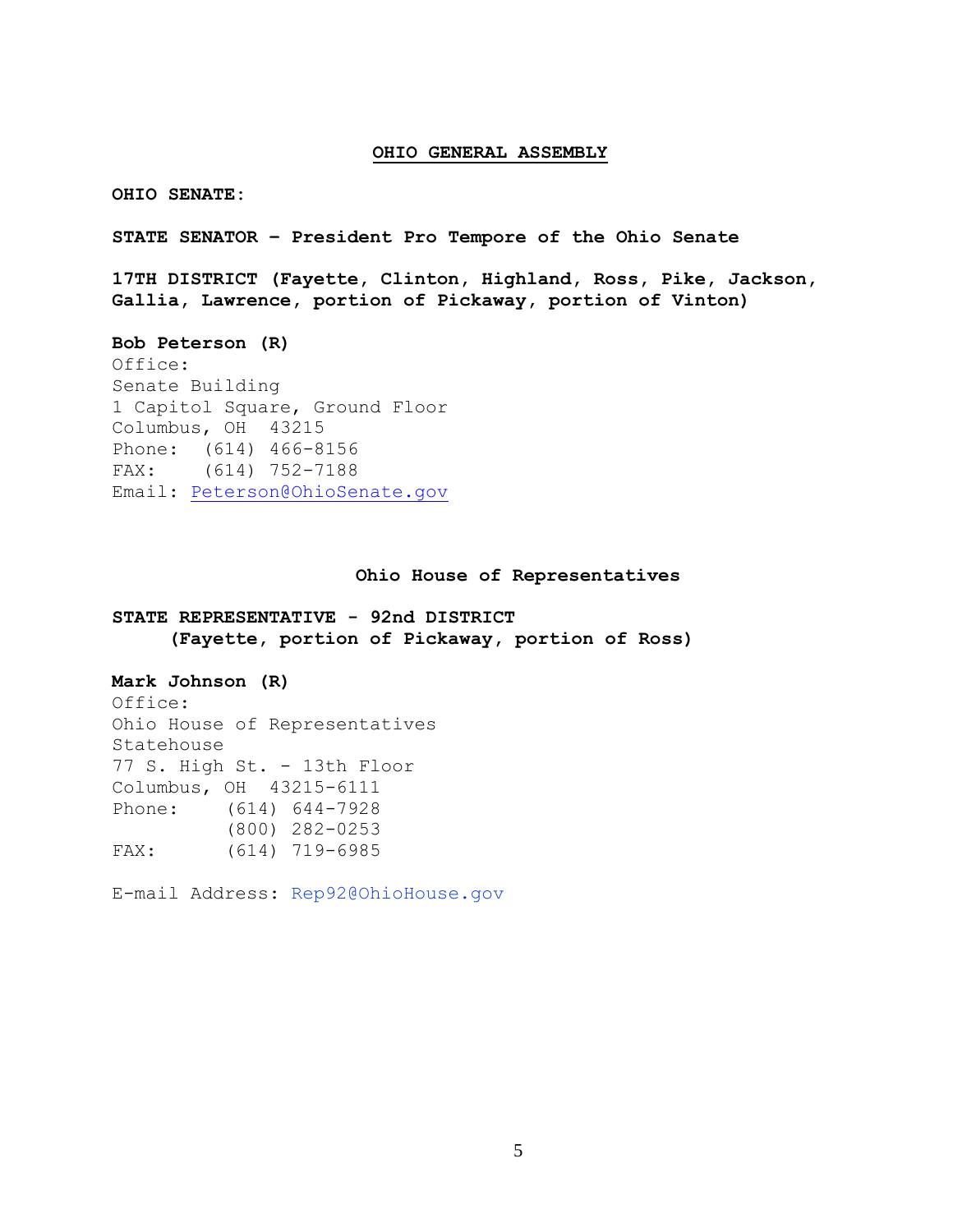#### **ELECTED STATE OFFICIALS**

#### **GOVERNOR**

| Mike DeWine              |  | Phone: (614) 466-3555 |
|--------------------------|--|-----------------------|
| Riffe Center, 30th Floor |  | FAX: (614) 466-9354   |
| 77 South High Street     |  |                       |
| Columbus, OH 43215-6108  |  |                       |

#### **LIEUTENANT GOVERNOR**

| John Husted              |  | Phone: (614) 466-3379 |
|--------------------------|--|-----------------------|
| Riffe Center, 30th Floor |  | FAX: (614) 644-0475   |
| Columbus, OH 43216       |  |                       |

#### **ATTORNEY GENERAL**

Dave Yost Phone: (614) 466-4320 30 E. Broad St., 17th Floor Columbus, OH 43215-3428

#### **AUDITOR OF STATE**

Keith Faber Phone: (614) 466-4514 88 E. Broad St., 5th Floor Columbus, OH 43215 FAX: (614) 466-4490

#### **SECRETARY OF STATE**

Columbus, OH 43215

#### **TREASURER OF STATE**

Robert Spraque Phone: (614) 466-2160 State Office Tower Toll Free: (800) 228-1102 30 E. Broad St., 9th Floor FAX: (614) 644-7313 Columbus, OH 43266-0421

#### **SUPREME COURT OF OHIO**

Maureen O'Connor, Chief Justice Phone: (614) 387-9000 65 South Front St. Columbus, OH 43215-3431

Frank LaRose **Phone:** (614) 466-2655 180 E. Broad St. Toll Free: (877) 767-6446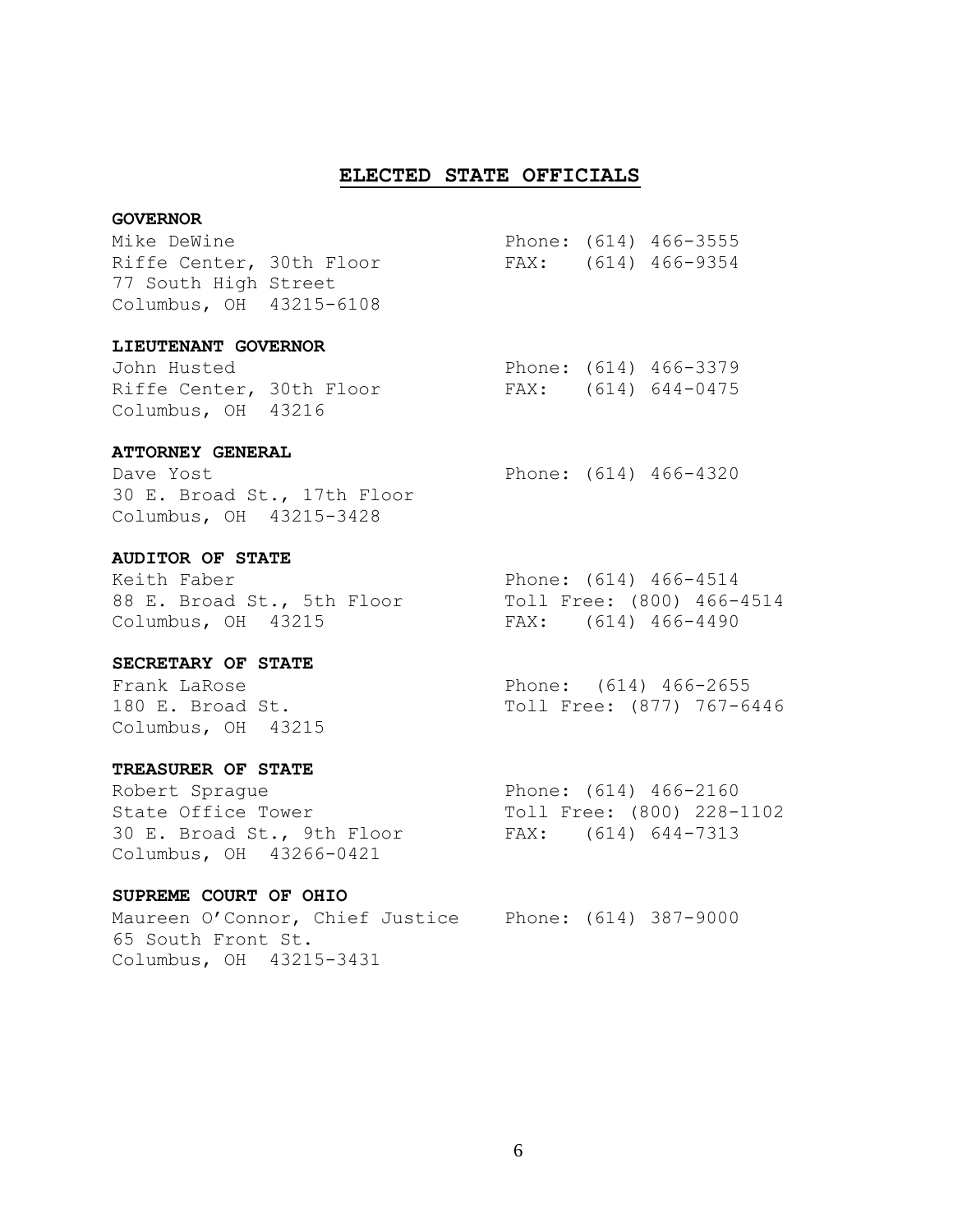## **FAYETTE COUNTY DEPARTMENTS**

#### **ADULT PROBATION**

Dan Sheets 110 E. Court St., W.C.H., Ohio (740)335-2761

#### **AGRICULTURAL SOCIETY**

Faith Cottrill-Marine 213 Fairview Ave., W.C.H., Ohio(740)335-5856 Secretary PO Box 1017

|                           | FAIR BOARD MEMBERS - 3 Yr. Term                  |              | TERM EXPIRATION  |
|---------------------------|--------------------------------------------------|--------------|------------------|
|                           | Bob Schwartz, Pres. mzbid777@gmail.com           | 572-1078     | 08/31/23         |
|                           | Doug Marine, V.P. dougmarine@hotmail.com         | $572 - 0753$ | 08/31/22         |
| Lori Turner, Treasurer    |                                                  |              | 08/31/22         |
| Jim Worley                |                                                  |              | 08/31/22         |
| Tony Penwell              |                                                  |              | 08/31/22         |
| Stacey Lewis              |                                                  |              | 08/31/22         |
| Troy Cockerill            |                                                  |              | 08/31/23         |
| Wayne Arnold              |                                                  |              | 08/31/23         |
| Don Melvin                |                                                  |              | 08/31/23         |
| Jeff Smithson             |                                                  |              | 08/31/23         |
| Max Geer                  |                                                  |              | 08/31/24         |
| Jenny Coe                 |                                                  |              | 08/31/24         |
| Mike Lower                |                                                  |              | 08/31/24         |
| Travis Kelley             |                                                  |              | 08/31/24         |
|                           |                                                  |              |                  |
| <b>AIRPORT</b>            |                                                  |              |                  |
| Jerry VanDyke             | 2770 St. Rt. 38 NE, W.C.H., Ohio                 |              | $(740)$ 335-2430 |
| Manager                   |                                                  | FAX          | $(740)$ 335-3468 |
|                           |                                                  |              |                  |
|                           | ALTERNATIVE SCHOOL 119 E. East St., W.C.H., Ohio |              | $(740)$ 333-3540 |
| Judge David B. Bender     |                                                  | FAX          | $(740)$ 333-3795 |
|                           |                                                  |              |                  |
| <b>ARCHIVE CENTER</b>     |                                                  |              |                  |
| Rob Reeves                | 201 S. Fayette St., W.C.H., Ohio                 |              | $(740)$ 333-3510 |
| Mary Garringer            |                                                  | FAX          | $(740)$ 333-3542 |
| <b>AUDITOR</b>            |                                                  |              |                  |
|                           |                                                  |              |                  |
| Brenda Mossbarger         | 133 S. Main St., W.C.H., Ohio                    |              | $(740)$ 335-6461 |
|                           | Suite 303                                        | FAX          | $(740)$ 333-3512 |
| <b>BOARD OF ELECTIONS</b> |                                                  |              |                  |
| Karla Morrison            | 135 S. Main St., W.C.H., Ohio                    |              | $(740)$ 335-1190 |
| Director                  |                                                  | FAX          | $(740)$ 333-3574 |
| Alesha Hannah             |                                                  |              |                  |
| Deputy Director           |                                                  |              |                  |
|                           |                                                  |              |                  |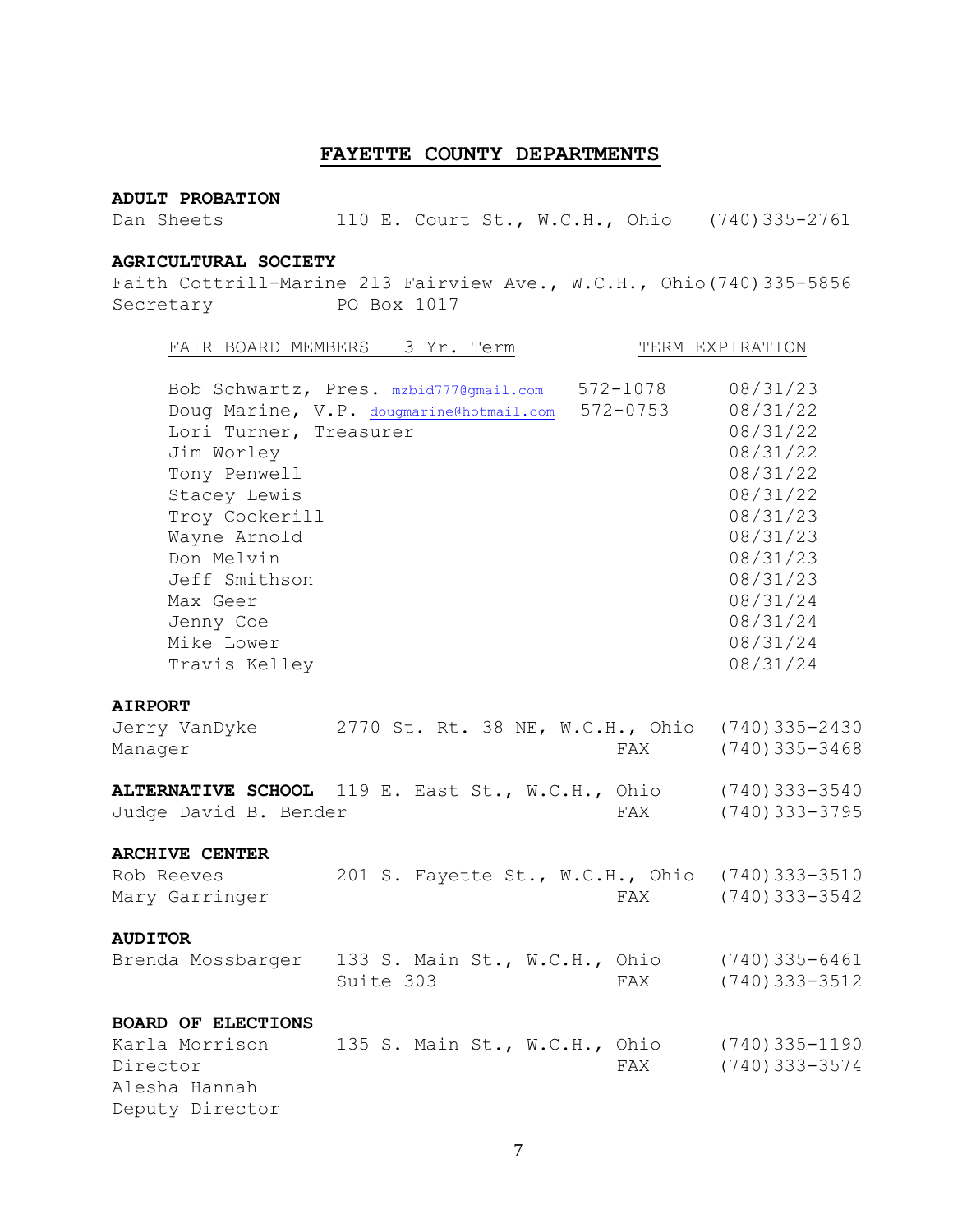| BOARD MEMBERS                                                                                                                                      |     | TERM EXPIRATION                          |
|----------------------------------------------------------------------------------------------------------------------------------------------------|-----|------------------------------------------|
| Judy Craig<br>Carl "Corky" Wilt<br>Robin Beekman<br>Myron Priest                                                                                   |     | 2/28/23<br>2/28/23<br>2/28/25<br>2/28/25 |
| <b>BUILDING REGULATIONS</b>                                                                                                                        |     |                                          |
| Craig Breedlove 121 E. East St., W.C.H., Ohio $(740)$ 335-2212<br>Administrator & Chief Building Official                                          | FAX | $(740)$ 335-6644                         |
| CHILD SUPPORT ENFORCEMENT AGENCY                                                                                                                   |     |                                          |
| Faye Williamson 133 S. Main St., W.C.H., Ohio (740) 313-0255<br>Director                                                                           | FAX | $(740)$ 333-3572                         |
| Leslie Harrison, Supervisor                                                                                                                        |     | $(740)$ 313-0232                         |
| CLERK OF COURTS - Courts Section                                                                                                                   |     |                                          |
| Sandy Wilson 110 E. Court St., W.C.H., Ohio (740) 335-6371                                                                                         | FAX | $(740)$ 333-3522                         |
| CLERK OF COURTS - Auto Title Division                                                                                                              |     |                                          |
| Hope Newkirk<br>105 E. East St., W.C.H., Ohio (740) 335-6041<br>Supervisor                                                                         | FAX | $(740)$ 333-3536                         |
| CLERK OF COURTS - Deputy Registrar                                                                                                                 |     |                                          |
| Paula Pendergraft 103 E. East St., W.C.H., Ohio (740) 335-7835<br>Supervisor                                                                       | FAX | $(740)$ 335-6785                         |
| <b>COMMON PLEAS COURT</b>                                                                                                                          |     |                                          |
| Steven P. Beathard 110 E. Court St., W.C.H., Ohio (740) 335-4750<br>Judge                                                                          | FAX | $(740)$ 333-3557                         |
| COMMISSION ON AGING                                                                                                                                |     |                                          |
| Cheryl Stockwell 1179 S. Elm St., W.C.H., Ohio                                                                                                     |     | $(740)$ 335-2159                         |
| Director/Senior Advocate                                                                                                                           | FAX | (740) 333-3544                           |
| Jowanna Hood, Director of Nutrition                                                                                                                | FAX | $(740)$ 333-3586                         |
| COMMISSIONERS OFFICE                                                                                                                               |     |                                          |
| 133 S. Main St., W.C.H., Ohio (740) 335-0720<br>Suite 401                                                                                          | FAX | $(740)$ 333-3530                         |
| Tony Anderson, Chairman<br>Daniel C. Dean, Vice Chairman<br>James Garland, Member<br>Dana Foor, Administrative Clerk to the Board of Commissioners |     |                                          |

Sue Smith, Assistant Clerk to the Board of Commissioners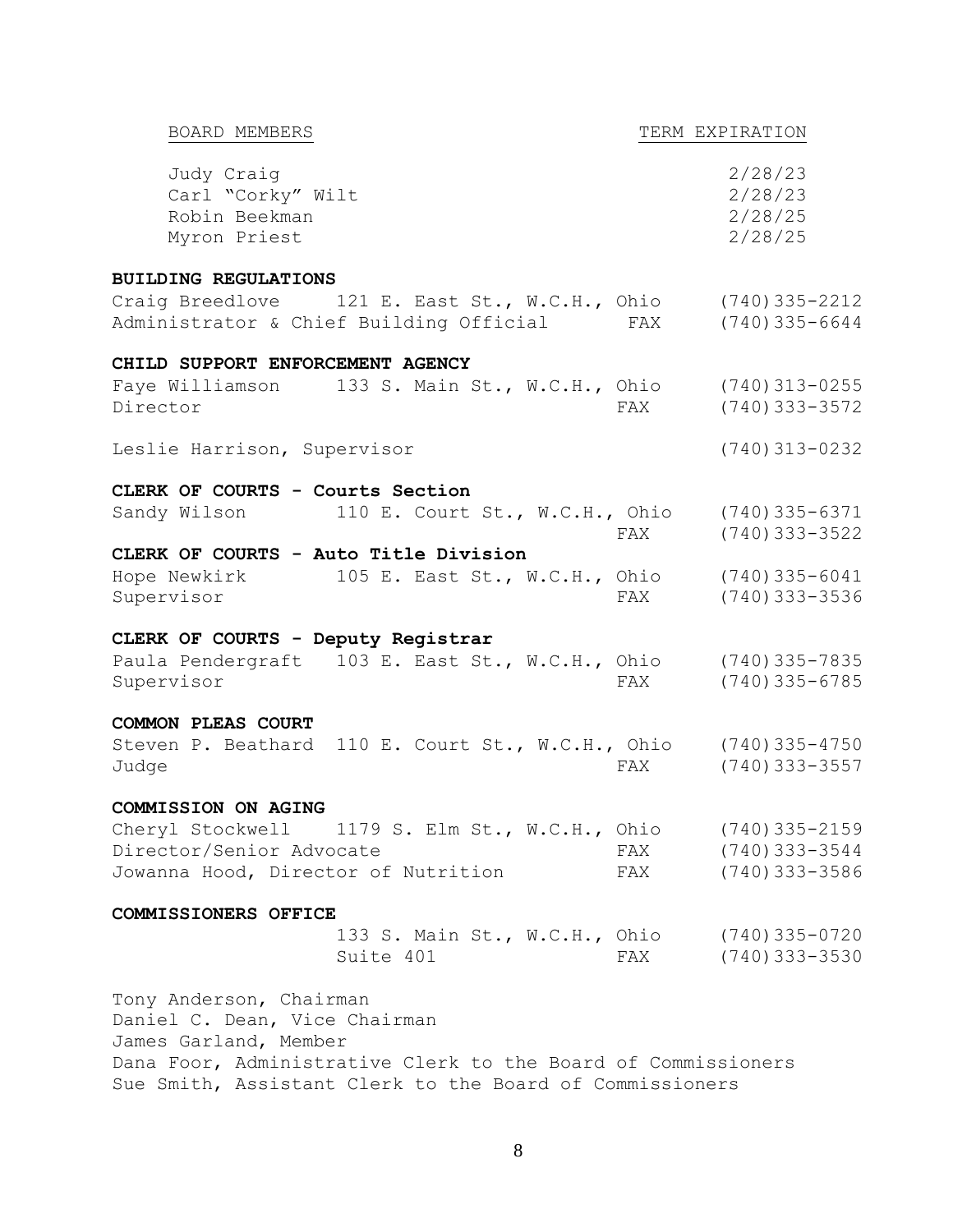## **COMMUNITY ACTION COMMISSION** Bambi Baughn 1400 U.S. Rte. 22 NW, W.C.H., Ohio(740)335-7282 Director FAX (740)335-6802 **COOPERATIVE EXTENSION SERVICE** Sarah Sowell 1415 U.S. Rt. 22 SW, W.C.H., Ohio (740)335-1150 FAX (740)335-2757 **CORONER** Dr. Lenora Fitton 133 S. Main Street, Suite 303 W.C.H., Ohio Cell (614)961-0185 **DEPARTMENT OF JOB & FAMILY SERVICES** Faye Williamson 133 S. Main St., W.C.H., Ohio (740)313-0255 Director FAX (740)333-3572 **Assistant Director** Julia Thacker **Fiscal Department** Abby Cave, Fiscal Officer

**Income Maintenance** Julia Thacker, Supervisor **CSA** Beth Potts, Supervisor **CSEA** Leslie Harrison, Supervisor

#### **DOG WARDEN**

Carey Prater 1550 Robinson Rd., W.C.H., Ohio (740)335-6630 Brittany Bryant, Assistant

#### **ECONOMIC DEVELOPMENT**

| Godwin Apaliyah | 133 S. Main St., W.C.H., Ohio |     | $(740)636 - 2354$ |
|-----------------|-------------------------------|-----|-------------------|
| Director        | Suite L20                     | FAX | (740)333-3511     |

#### **EARLY CHILDHOOD CENTER**

Deb Buccilla 1351 Leesburg Ave., W.C.H., Ohio (740)335-1391 Superintendent

#### **EMERGENCY MANAGEMENT AGENCY/HOMELAND SECURITY**

Melissa Havens 133 S. Main St., W.C.H., Ohio (740)335-8264 Director Suite L18 FAX (740)333-0002 EOC 4087 U.S. Rt. 62 N., W.C.H., Ohio

#### **ENGINEER**

|  | Steven G. Luebbe      |  |  |     | 1600 Robinson Rd., W.C.H., Ohio (740)335-1541 |
|--|-----------------------|--|--|-----|-----------------------------------------------|
|  |                       |  |  | FAX | (740)333-3573                                 |
|  | FACILITIES DEPARTMENT |  |  |     |                                               |

## Kurt Merritt 133 S. Main St., W.C.H., Ohio (740)572-1260

Chad Haines Suite L17 (931)261-8126

#### **FAYETTE COUNTY BOARD OF DEVELOPMENTAL DISABILITIES**

| Deb Buccilla             | 1330 Robinson Rd., W.C.H., Ohio | (740) 335-7453       |  |
|--------------------------|---------------------------------|----------------------|--|
| Superintendent           |                                 | (740)335-2185<br>FAX |  |
| Lori Moore, Admin. Asst. | Highland Co. Office             | (937)393-4237        |  |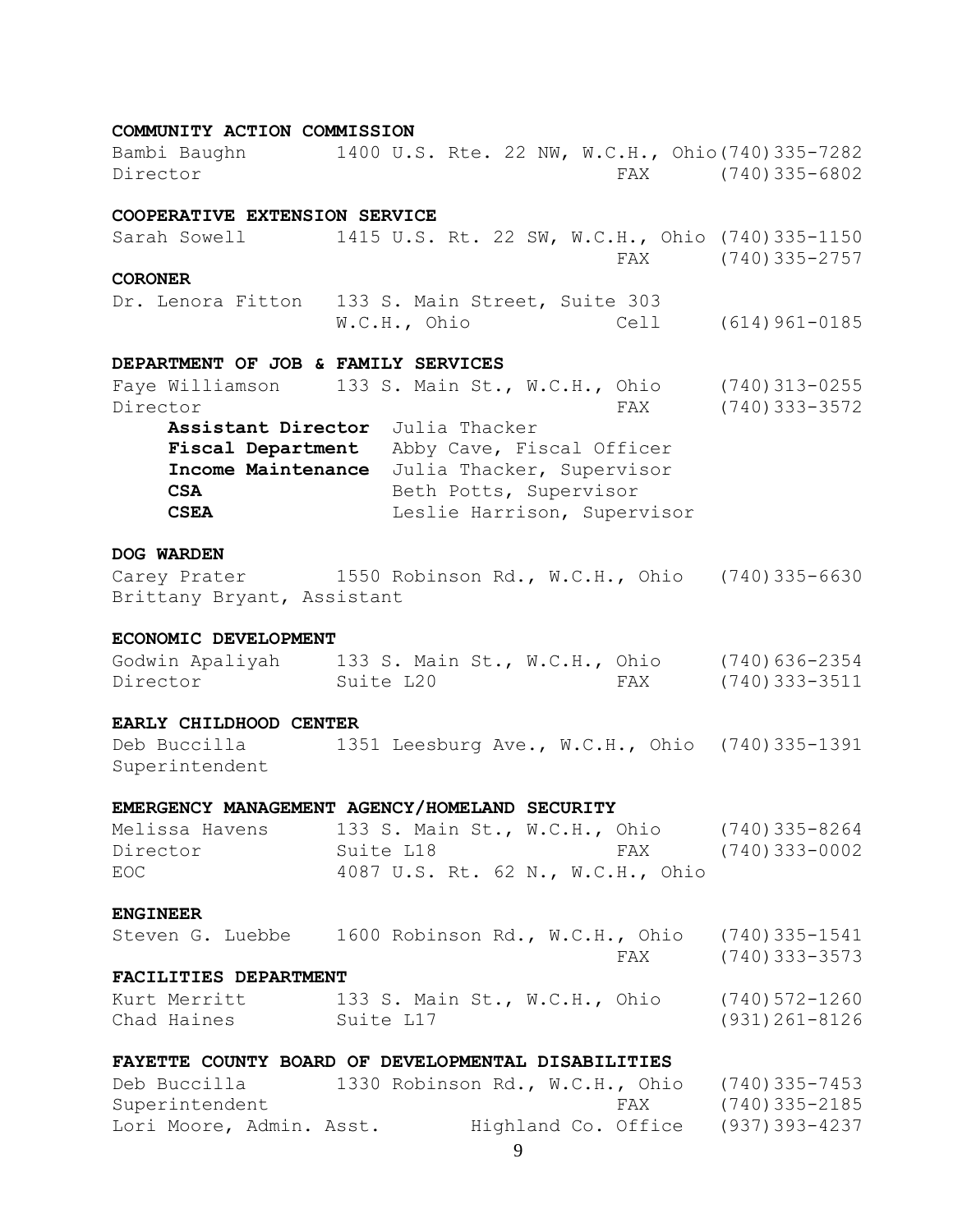#### **FAYETTE COUNTY EDUCATIONAL SERVICE CENTER**

**MIAMI TRACE LOCAL SCHOOL DISTRICT**

Kim Pittzer 3722 St. Rt. R41 NW, W.C.H., Ohio (740)335-3010 Superintendent FAX (740)335-5675

#### **FAYETTE PROGRESSIVE INDUSTRIES, INC.**

Deb Buccilla 1330 Robinson Rd. SE, W.C.H., Ohio(740)335-7453 Superintendent/DD Board FAX (740)335-2185

Mark Schwartz 1330 Robinson Rd. SE, W.C.H., Ohio(740)335-7453 Workshop Director FAX (740)333-3546

#### **FAYETTE PROGRESSIVE SCHOOL**

Deb Buccilla 1330 Robinson Rd. SE, W.C.H., Ohio(740)335-7453 Superintendent/DD Board

Teresa Borden 1351 Leesburg Ave., W.C.H., Ohio (740)335-1391 ECFC Director

#### **HEALTH DEPARTMENT**

Dr. Robert VanZant 317 S. Fayette St., W.C.H., Ohio (740)335-5910 Health Commissioner FAX (740)333-3528

Leigh Cannon Deputy Health Commissioner

#### **HUMAN RESOURCES**

| Carla Melvin |  |  |  | 133 S. Main St., W.C.H., Ohio |  | $(740)$ 335-8033 |
|--------------|--|--|--|-------------------------------|--|------------------|
|--------------|--|--|--|-------------------------------|--|------------------|

Suite 402

#### **INFORMATION SYSTEMS MANAGER**

| Mike Meadows |           |  | 133 S. Main St., W.C.H., Ohio |     | (740) 333-3543 |
|--------------|-----------|--|-------------------------------|-----|----------------|
| Brad Smith   | Suite L17 |  |                               | FAX | (740) 333-3507 |

#### **JUVENILE COURT**

| David B. Bender | 110 E. Court St., W.C.H., Ohio |     | $(740)$ 335-0640 |
|-----------------|--------------------------------|-----|------------------|
| Judge           | 2nd Floor                      | FAX | (740) 333–3598   |

#### **JUVENILE COURT DIVERSION**

|           |  | 110 E. Court St., W.C.H., Ohio | $(740)$ 333-3592 |
|-----------|--|--------------------------------|------------------|
| 2nd Floor |  | FAX                            | (740) 333-3598   |

#### **JUVENILE COURT PROBATION**

|           | 110 E. Court St., W.C.H., Ohio | $(740)$ 333-3562 |
|-----------|--------------------------------|------------------|
| 2nd Floor | FAX                            | $(740)$ 333-3598 |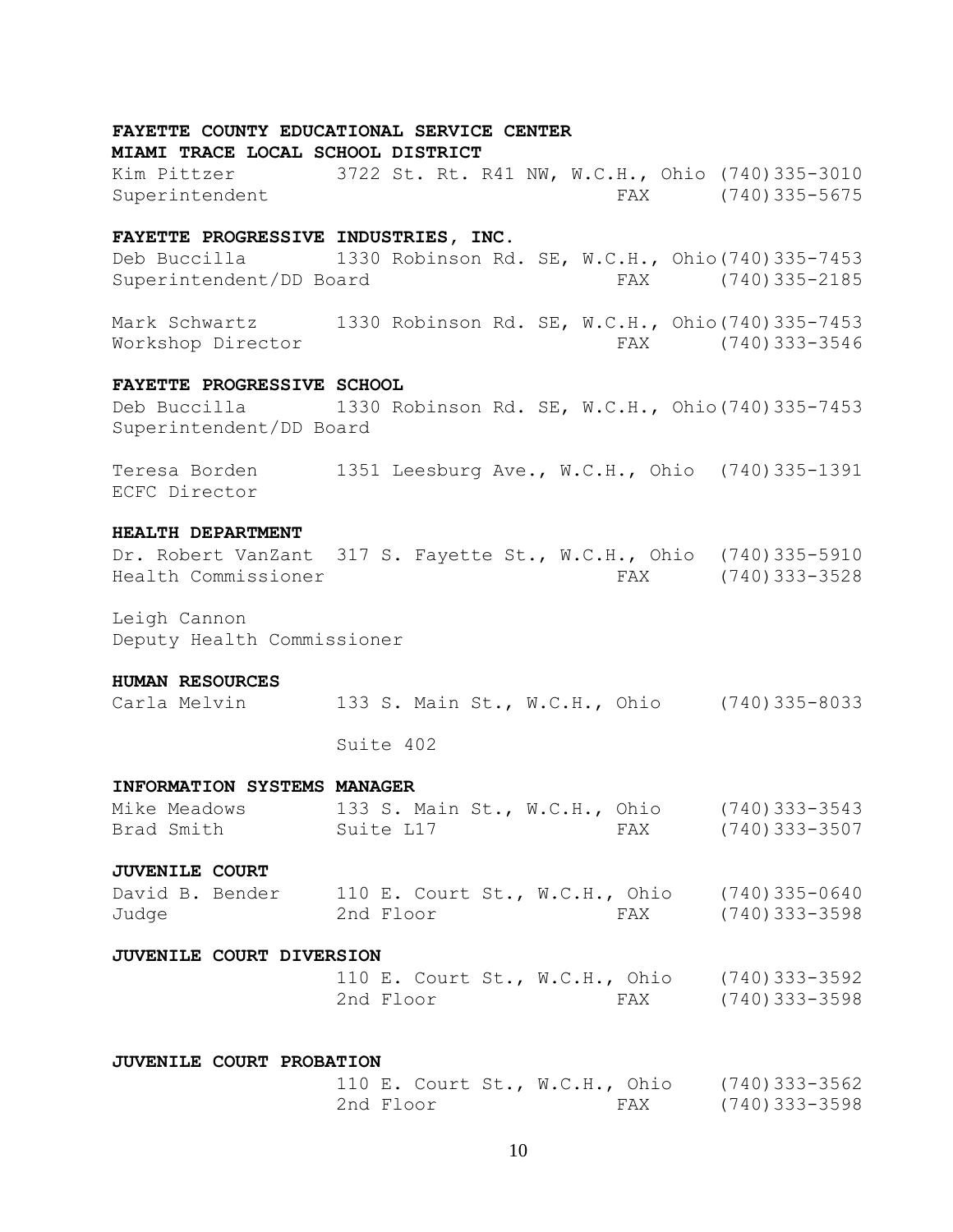| <b>LANDFILL</b>                     |                                                                                  |                    |
|-------------------------------------|----------------------------------------------------------------------------------|--------------------|
| Steve Luebbe                        | 1600 Robinson Rd., W.C.H., Ohio (740)335-1508                                    |                    |
| <b>LAW LIBRARY</b>                  |                                                                                  |                    |
|                                     | Mimi Garringer 110 E. Court St., W.C.H., Ohio (740) 335-3608                     |                    |
| LOCAL EMERGENCY PLANNING COMMISSION |                                                                                  |                    |
|                                     | Melissa Havens 133 S. Main St., W.C.H., Ohio (740) 335-8264                      |                    |
| Director Suite L15                  |                                                                                  |                    |
| MAGISTRATE/COMMON PLEAS COURT       |                                                                                  |                    |
|                                     | Richard Dunkle 110 E. Court St., W.C.H., Ohio (740) 333-3501                     |                    |
| PROBATE COURT                       |                                                                                  |                    |
|                                     | David B. Bender 110 E. Court St., W.C.H., Ohio (740) 335-0640                    |                    |
| Judge                               | 2nd Floor                                                                        | FAX (740) 333-3598 |
| <b>PROSECUTOR</b>                   |                                                                                  |                    |
|                                     | Jess C. Weade 110 E. Court St., W.C.H., Ohio (740) 335-0888                      |                    |
|                                     |                                                                                  | FAX (740) 333-3539 |
| Victim Witness Division             |                                                                                  |                    |
| Alexis Crabtree, Director           |                                                                                  |                    |
| RACE SECRETARY                      |                                                                                  |                    |
|                                     | Stella Hagemire 213 Fairview Ave., W.C.H., Ohio (740) 335-3000                   |                    |
| <b>RECORDER</b>                     |                                                                                  |                    |
|                                     | Kim Coil Butler 133 S. Main St., W.C.H., Ohio (740) 335-1770<br>Suite 305<br>FAX | $(740)$ 333-3521   |
| SANITARY ENGINEER                   |                                                                                  |                    |
| Steven G. Luebbe                    | 1600 Robinson Rd., W.C.H., Ohio (740)335-1541<br>FAX                             | $(740)$ 333-3573   |
| SANITARY SERVICES                   |                                                                                  |                    |
| Valerie Robinette                   | 133 S. Main St., W.C.H., Ohio (740) 333-3538<br>Suite L22                        |                    |
| <b>SHERIFF</b>                      |                                                                                  |                    |
|                                     | Vernon Stanforth 1500 Robinson Rd., W.C.H., Ohio (740)335-6170                   | FAX (740) 333-3589 |
| SOIL & WATER CONSERVATION DISTRICT  |                                                                                  |                    |
|                                     | Chester Murphy 1415 U.S. Rt. 22 SW, W.C.H., Ohio (740) 636-0279                  | FAX (740) 335-2434 |
| TAX MAP OFFICE                      |                                                                                  |                    |
| Tracy Smith                         | 133 S. Main St., W.C.H., Ohio (740) 335-2334<br>Suite 306                        | FAX (740) 333-3594 |
|                                     | 11                                                                               |                    |
|                                     |                                                                                  |                    |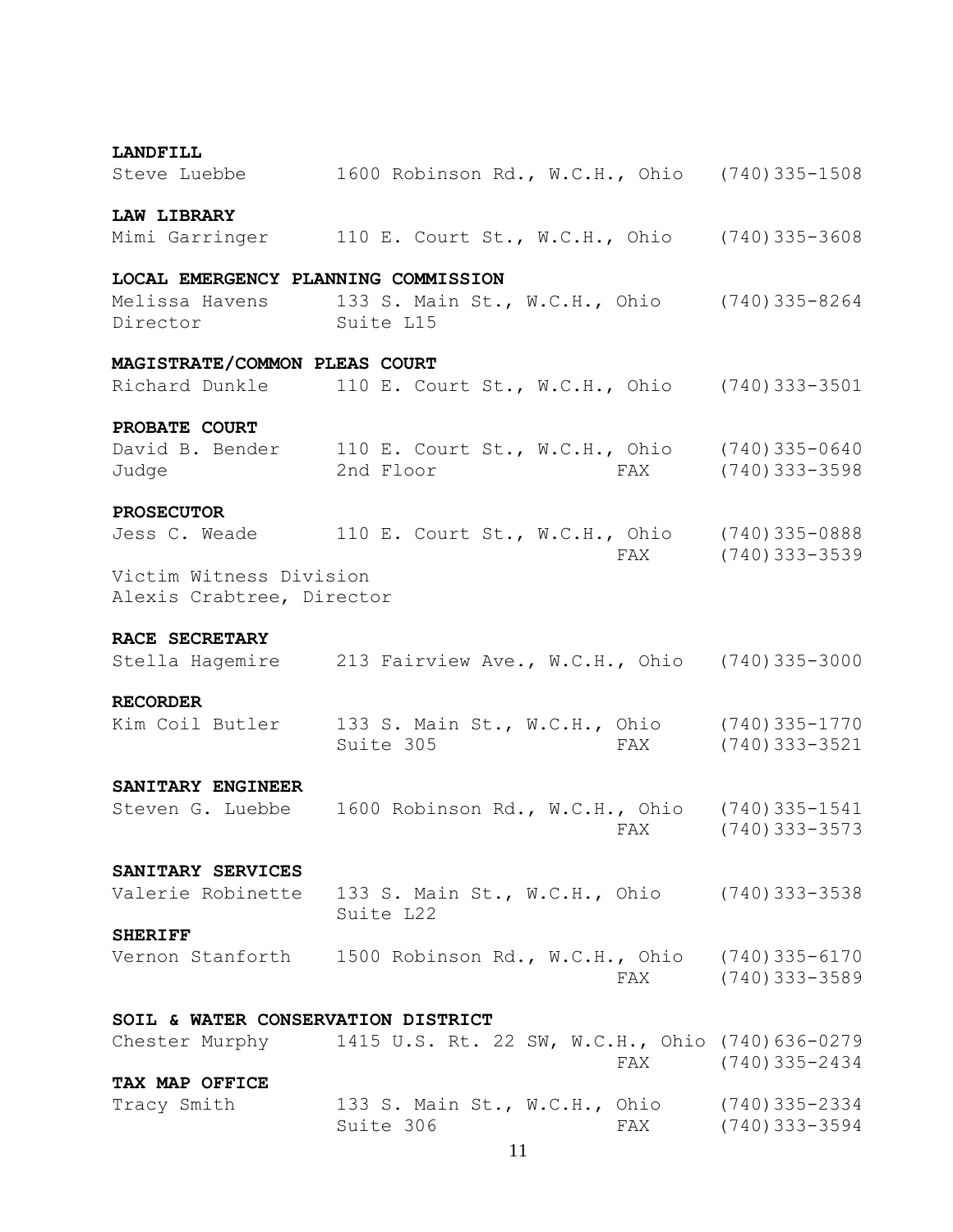#### **TREASURER**

| Penny J. Patton                                    | 133 S. Main St., W.C.H., Ohio<br>Suite 304<br>FAX | $(740)$ 335-4961<br>$(740)$ 333-3560 |
|----------------------------------------------------|---------------------------------------------------|--------------------------------------|
| VETERANS SERVICE COMMISSION                        |                                                   |                                      |
| Will Rheinscheld<br>Service Officer                | 133 S. Main St., W.C.H., Ohio<br>Suite 404<br>FAX | $(740)$ 335-1610<br>$(740)$ 333-3587 |
| <b>ZONING</b><br>Greg McCune<br>Zoning Official    | 121 E. East St., W.C.H., Ohio<br>FAX              | $(740)$ 335-2212<br>$(740)$ 335-6644 |
| Union Township<br>Harold Skaggs<br>Zoning Official | 1505 St. Rt. 38, W.C.H., Ohio                     | $(740)$ 335-2520                     |
| Wayne Township<br>Lyle Ranson<br>Zoning Official   | 1080 Damon Dr., W.C.H, Ohio                       | 740) 572-3565                        |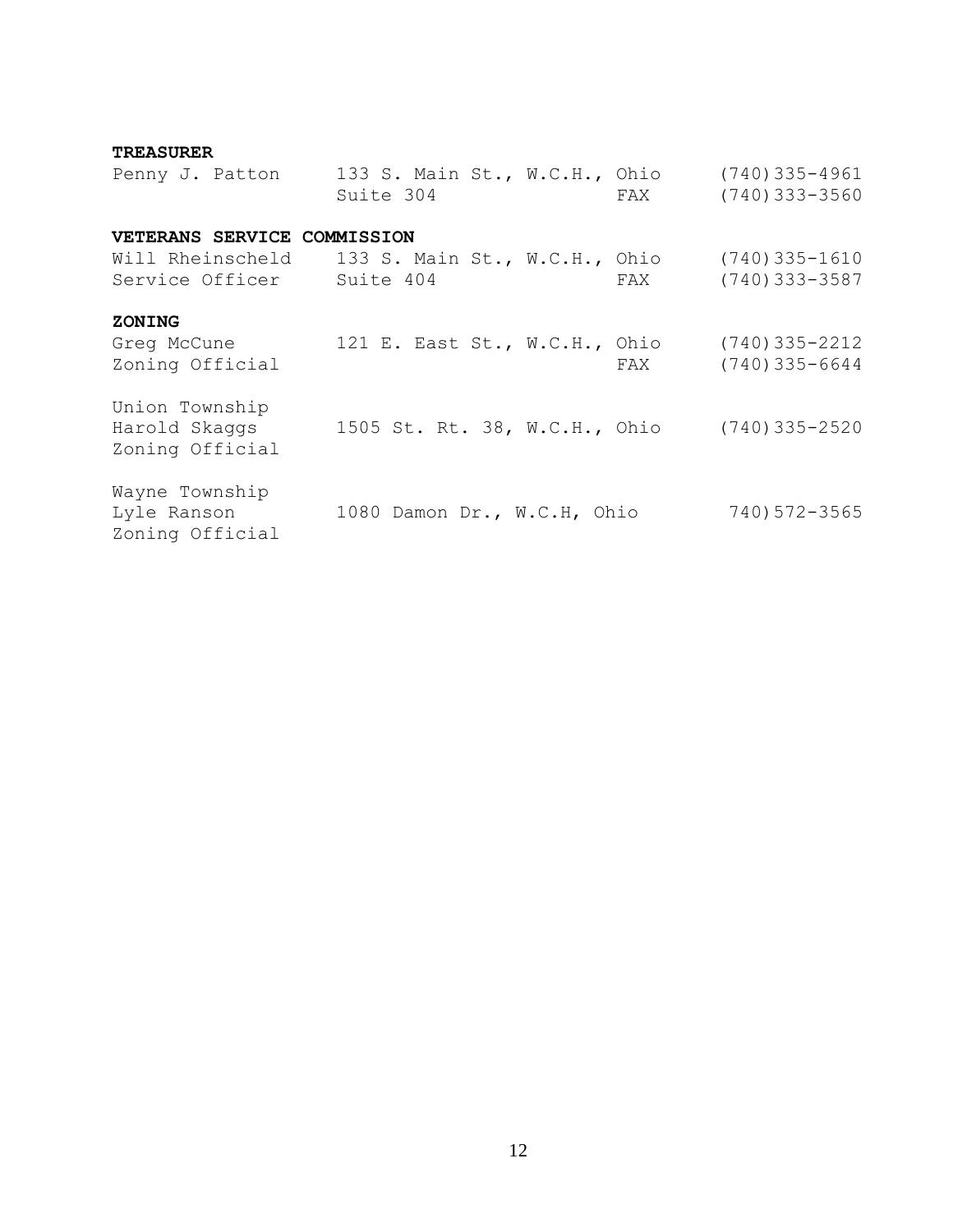#### **VILLAGE OFFICIALS**

## **BLOOMINGBURG, 43106 Village Office & Phone** TERM EXPIRATION Donald Fleak 62 Main St. 12/31/23 Mayor P.O. Box 186 (740)437-7556 Bloomingburg, Ohio 43106 donaldfleak@yahoo.com

Lorie Johnson **Meeting date – 1st Tuesday 6:00pm** Village Fiscal Officer bburg96.clerk@yahoo.com

Bob Daugherty – (740)572-2039 Village Administrator

|                  | 12/31/23 |
|------------------|----------|
|                  | 12/31/23 |
|                  | 12/31/25 |
|                  | 12/31/25 |
| $(740)$ 505-1299 | 12/31/25 |
|                  | 12/31/25 |
|                  |          |

#### **JEFFERSONVILLE, 43128 Village Office & Phone**

| Robert Kinzer  | 4 North Main Street        | 12/31/23 |
|----------------|----------------------------|----------|
| Mayor          | Jeffersonville, Ohio 43128 |          |
| 740-606-0922 C | jeffvl43128@yahoo.com      |          |

## Stephanie Stewart 1630 McCune Rd. Fiscal Officer Wilmington, Ohio 45177 740-426-8881 jeffvlfo@yahoo.com

#### COUNCIL **Meeting date – 2nd/4th Thursdays 7:00pm**

| Sue Burnside       | 12/31/23 |
|--------------------|----------|
| Mary Garringer     | 12/31/23 |
| Roger Spahr        | 12/31/25 |
| Robert L. Minshall | 12/31/25 |
| Jacob Dawson       | 12/31/25 |
| Erika Wolfe        | 12/31/25 |
|                    |          |

Village of Jeffersonville Administrator Bryan Riley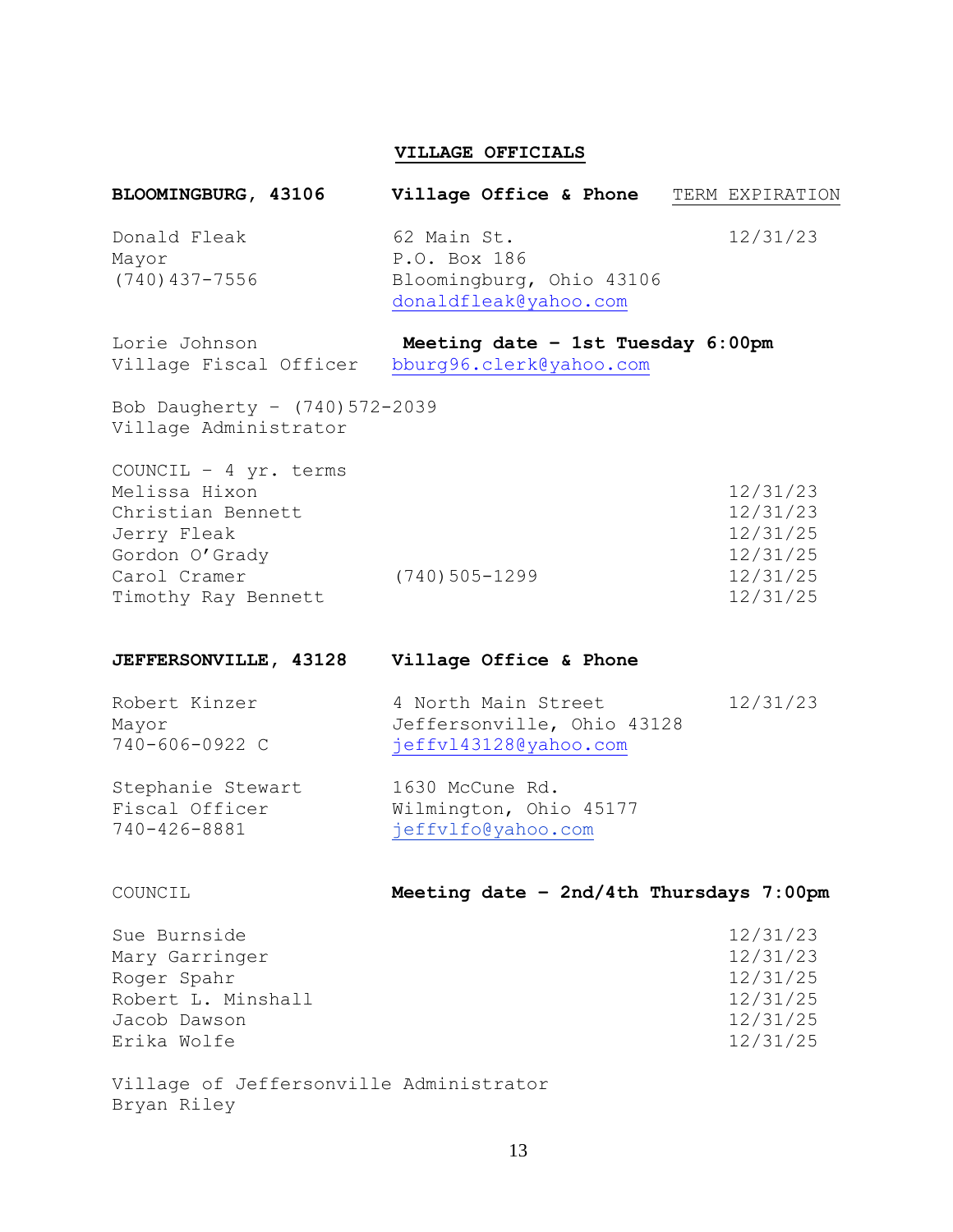|  | MILLEDGEVILLE, 43142 |  | Home Address & Phone |
|--|----------------------|--|----------------------|
|--|----------------------|--|----------------------|

Ronald C. Anderson 8118 Church St. NW 12/31/23 Mayor PO Box 112 Milledgeville, Ohio 43142 (740) 948-2536 (740) 656-2995 C

Helen M. Self 625 Kimberly Dr.<br>Fiscal Officer 625 Washington C.H.,  $625$  Kimweity Si.<br>Washington C.H., OH 43160

## COUNCIL **Meeting date – 3rd Wednesday 7:00pm**

| George Brown     |              | 12/31/23 |
|------------------|--------------|----------|
| Richard Huff     | 740-333-2062 | 12/31/23 |
| Roger W. Ison    | 740-948-9466 | 12/31/23 |
| Angela Frazier   |              | 12/31/25 |
| Randy Neiswinter |              | 12/31/25 |
|                  |              |          |

| NEW HOLLAND, 43145                      | Address & Phone                                                                                                |
|-----------------------------------------|----------------------------------------------------------------------------------------------------------------|
| Troy Hupp<br>Mayor<br>$(740)$ 495-5097  | Village Office: P.O. Box 306<br>10 E. Front St.<br>New Holland, Ohio 43145<br>mayor@villageofnewholland-oh.gov |
| Harold DeSanto<br>Village Administrator | Carmen White<br>Village Fiscal Officer & Clerk<br>fiscalofficer@villageofnewholland-oh.gov                     |

## COUNCIL **Meeting Date – 2nd Monday 6:30pm**

| Greg Shaw         | 12/31/22 |
|-------------------|----------|
| Jimmy Thompson    | 12/31/22 |
| Danny Kirkpatrick | 12/31/25 |
| Floyd Woolever    | 12/31/25 |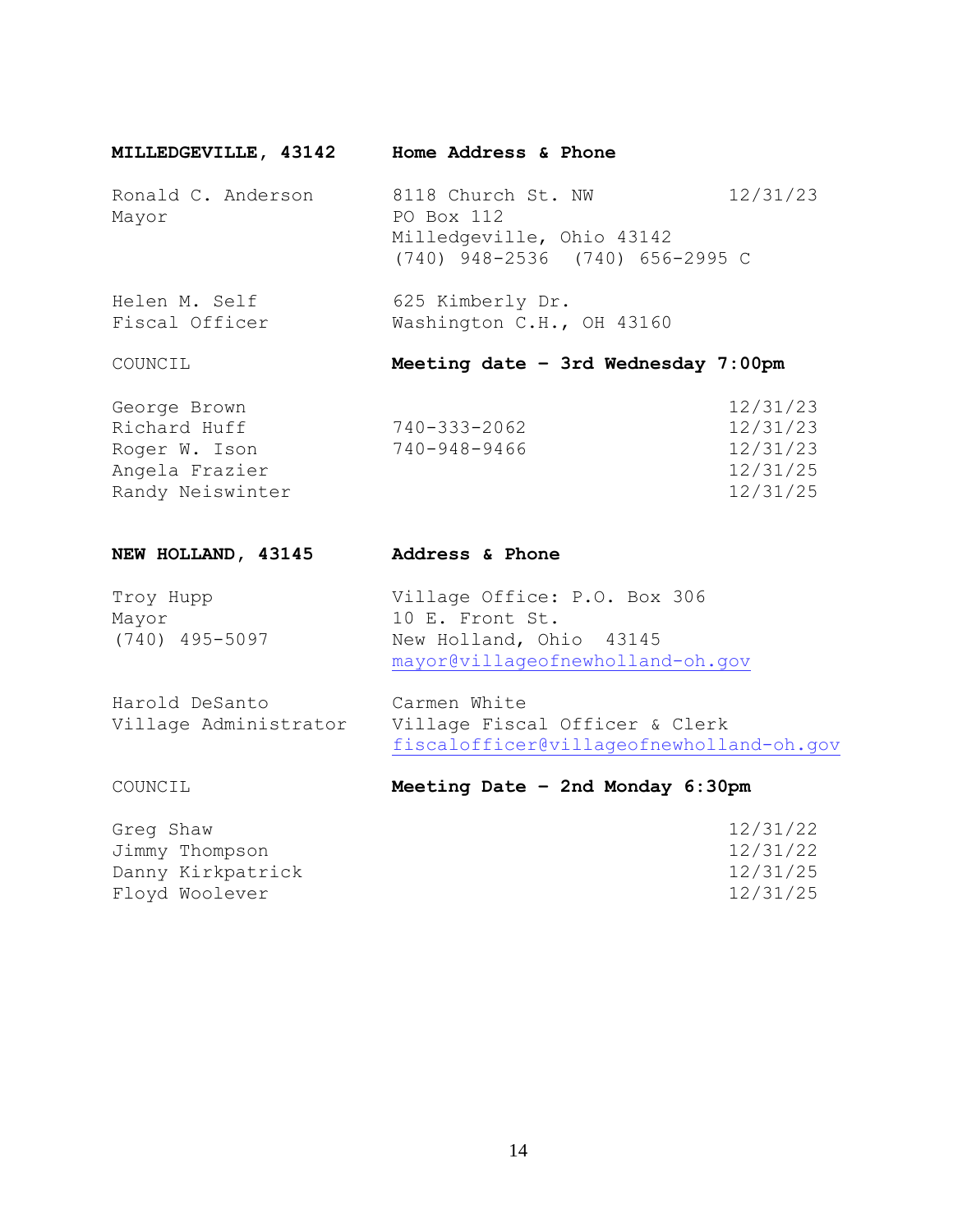**OCTA, 43160 Village Office & Phone**

George Kingery 8029 Allen St. NW 12/31/23 Mayor Washington C.H., Ohio 43160 (740) 948-2444 FAX: (740)948-2454 (740) 274-5164 Cell

#### **Home Address & Phone**

8053 Allen St. NW Washington C.H., Ohio 43160

Penny S. Johnson 740-606-5436 Cell

Village Fiscal Officer 4652 Miami Trace Rd. SW Washington C.H., Ohio 43160

#### **Meeting date – 2nd Tuesday 7 p.m.**

| COUNCIL         |          |
|-----------------|----------|
| Amanda Bickline | 12/31/23 |
| Mike Turner     | 12/31/23 |
| Mark Rinehart   | 12/31/25 |
| Diane Anders    | 12/31/25 |
| Winnie Gregory  | 12/31/25 |
| Linda Turner    | 12/31/25 |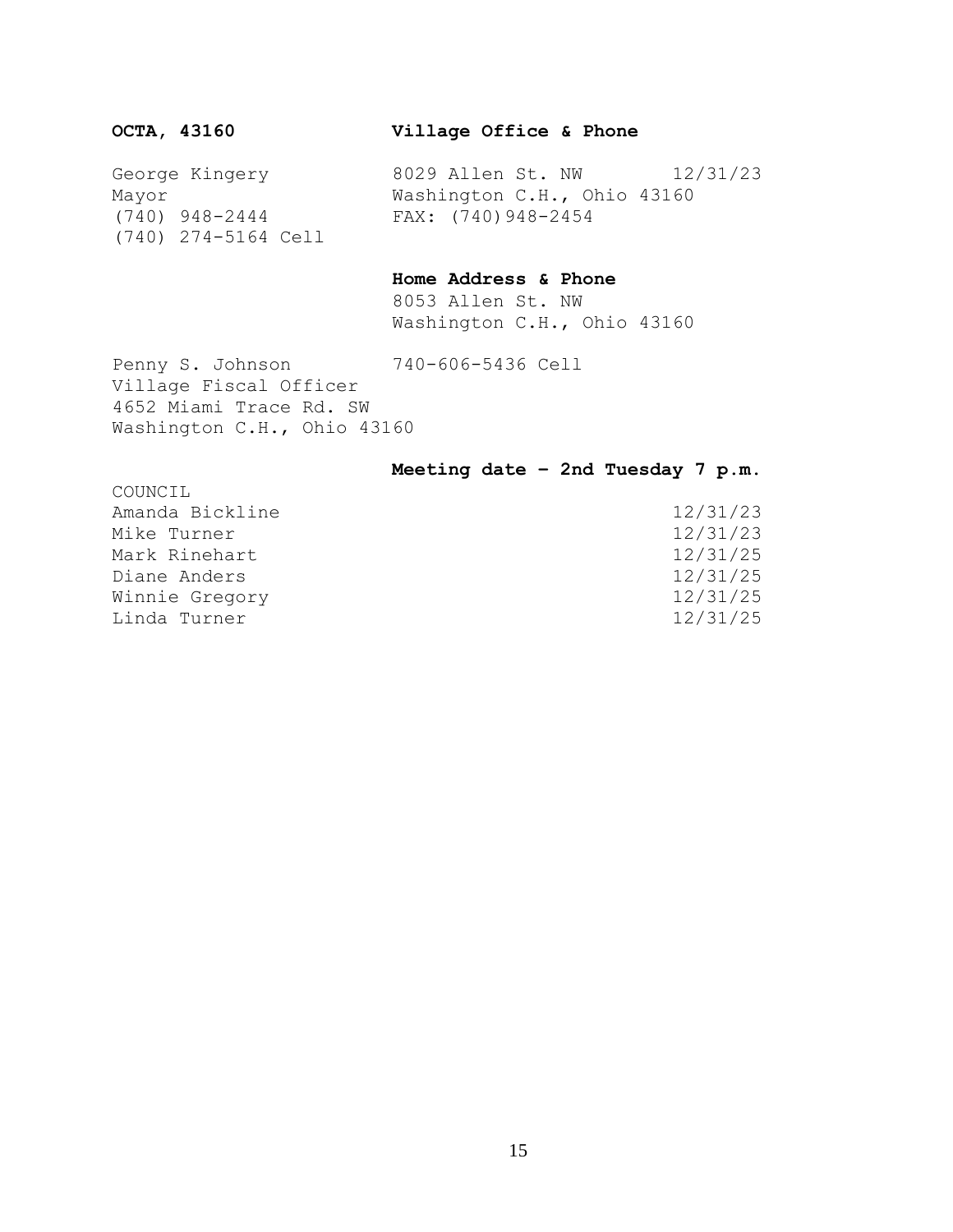## **TOWNSHIP INFORMATION**

\* Designates Township Fiscal Officer TERM EXPIRATION

(4 yr. terms)

## **CONCORD TOWNSHIP** *Meeting date - First Wednesday of Month, 7:30 A.M.*

| *Bridget Sollars     | 1325 Miami Trace Road SW   | 03/31/24 |
|----------------------|----------------------------|----------|
| $(740)$ 335-5506 H   | Washington C.H., OH 43160  |          |
| $(740)606 - 2868$ C  | jbsol40@hotmail.com        |          |
| $(740)$ 335-5506 F   |                            |          |
| Jed Bower            | 2973 Miami Trace Road, SW  | 12/31/23 |
| $(740) 572 - 2253$ C | Washington C.H., OH 43160  |          |
|                      | bowerjed1@hotmail.com      |          |
| C. Bryan Cockerill   | 4577 Miami Trace Road, SW  | 12/31/25 |
| $(740) 572 - 1815$ C | Washington C.H., OH 43160  |          |
|                      | $cbc51560$ qmail.com       |          |
| Jason Gentry         | 4898 Greenfield-Sabina Rd. | 12/31/25 |
| $(740) 572 - 3661$ C | Washington C.H., OH 43160  |          |
|                      | jgentry@beckshybrids.com   |          |

#### **GREEN TOWNSHIP**

*Meeting date – Second Tuesday of Month, 6:00P.M. (Except January)*

| *Amy Gustin          | 1508 Anderson Road SW     | 03/31/22 |
|----------------------|---------------------------|----------|
| $(740)$ 335-2693 H   | Washington C.H., OH 43160 |          |
| $(740) 572 - 6448$ C | qustinamy67@qmail.com     |          |
| James Worley         | 6696 Old Charleston Rd SW | 03/31/23 |
| (937) 780-6416 H     | Leesburg, OH 45135        |          |
| $(937)603 - 9317$ C  | jim.worley30@gmail.com    |          |
| Bryon G. Gustin      | 4747 Cross Road SW        | 12/31/25 |
| $(740)$ 335-3798 H   | Washington C.H., OH 43160 |          |
| $(740)$ 572-7658 C   | byron@qustinfarms.com     |          |
| Ryan E. Corzatt      | 9707 Simmons Road SW      | 12/31/25 |
| (937) 780-3026 H     | Leesburg, OH 45135        |          |
| $(937) 527 - 0406$ C | rcorzatt@merchantsnat.com |          |
|                      |                           |          |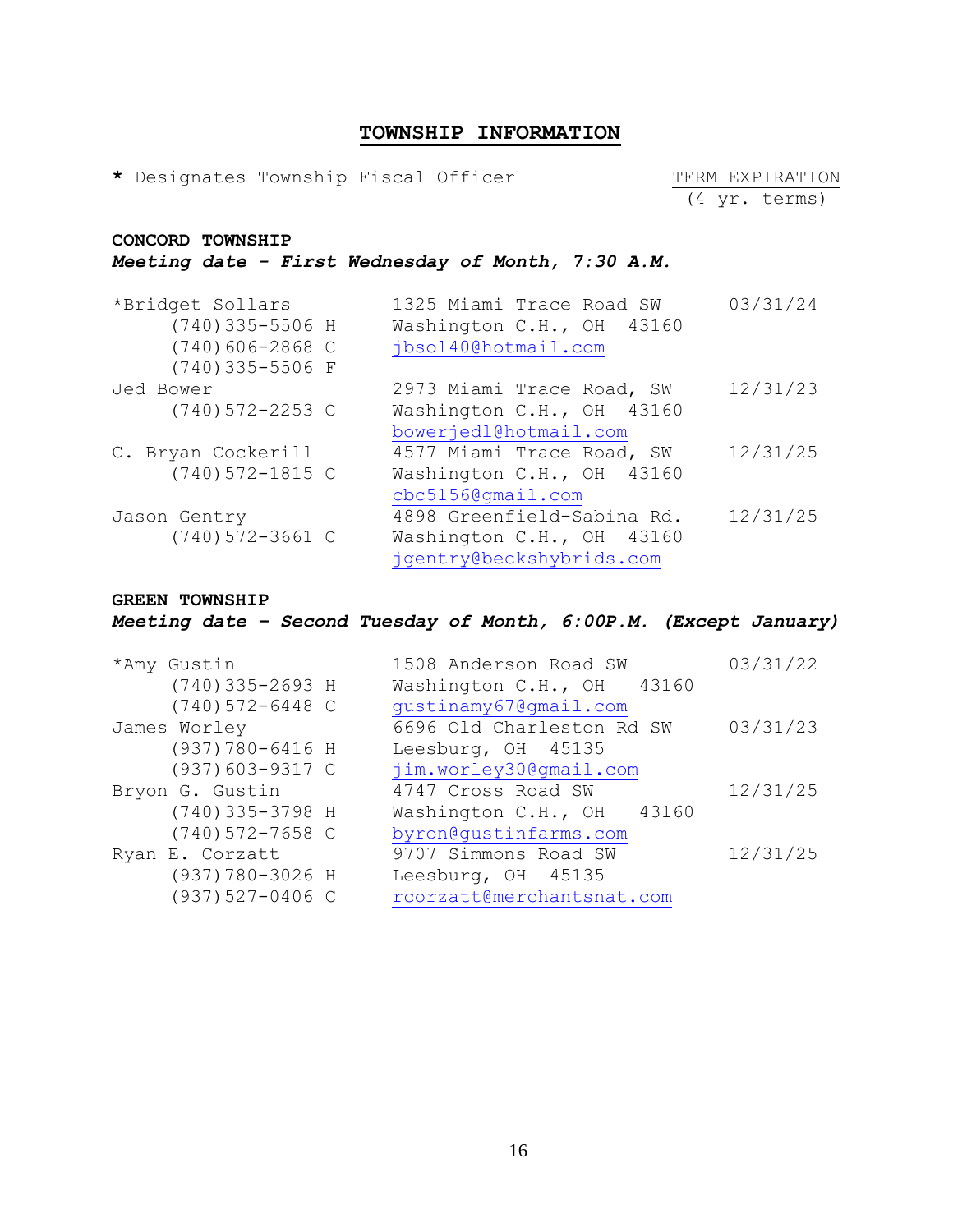#### **JASPER TOWNSHIP**

## *Meeting date - Second & Fourth Wednesday of Month, 6:00 P.M.* \*Carol Langley 1248 Miami Trace Road NW 03/31/24 (740)335-6380 H Washington C.H., OH 43160 (740)572-0183 C [carol.langley@hotmail.com](mailto:carol.langley@hotmail.com) Richard Anders 8210 Water St. NW 12/31/23 (740)948-2912 H Washington C.H., OH 43160 (740)572-0308 C Jackie Pursley 10946 Pearson Octa Road NW 12/31/25 (740)948-2291 H Sabina, OH 45169 (740)572-0569 C jckmopars@aol.com Glenn Rankin 5024 St. Rt. 729 NW 12/31/25

(740)948-2520 H Sabina, OH 45169 (740)505-9335 C eaglescout303@yahoo.com

#### **JEFFERSON TOWNSHIP**

| Meeting date - First & Third Monday of Month, 6:30 P.M. |                                    |          |
|---------------------------------------------------------|------------------------------------|----------|
| Mailing address: P.O. Box 115, Jeffersonville           |                                    |          |
| *Jomi Ward                                              | 12245 Compton Road, NW             | 03/31/24 |
| $(740)$ 426-8812 H                                      | Jeffersonville, OH 43128           |          |
| $(937)605 - 4106$ C                                     | jward@jeffersontwpfayette.org      |          |
| (740) 426-8433 Twp.                                     |                                    |          |
| J. Chris Wright                                         | 13362 Compton Rd. NW               | 12/31/23 |
| $(740)$ 426-6536 H                                      | Jeffersonville, OH 43128           |          |
| $(740)606 - 0379$ C                                     | cwright@jeffersontwpfayette.org    |          |
| Jeffery Hoppes                                          | 13446 Blessing Chapel Rd. 12/31/25 |          |
| $(740)$ 426-6888 H                                      | Jeffersonville, OH 43128           |          |
| $(740)$ 505-0230 C                                      | jhoppes@jeffersontwpfayette.org    |          |
| Ryan R. Yenger                                          | 3469 Hidy Road, NW                 | 12/31/25 |
| $(740) 572 - 6507$                                      | Jeffersonville, OH 43128           |          |
|                                                         | ryenger@jeffersontwpfayette.org    |          |

#### **MADISON TOWNSHIP**

#### *Meeting date – First Monday of Month, 7:30 P.M.*

\*Myron Miller (740)335-1541 W  $(614)980-5570$  C David Dorn (740)437-7594 H  $(740)572-1780$  C Michael T. Miller  $(740)869-6206$  H  $(740)505-1971$  C John Melvin  $(740)437 - 7443$  H  $(740)207-0786$  C

| Mt. Sterling, OH 43143<br>myron.miller@fayette-co-oh.com<br>12/31/23<br>8998 Post Road NE<br>Washington C.H., OH 43160<br>soybean99@yahoo.com<br>12/31/23<br>10309 Harrison Road |
|----------------------------------------------------------------------------------------------------------------------------------------------------------------------------------|
|                                                                                                                                                                                  |
|                                                                                                                                                                                  |
|                                                                                                                                                                                  |
|                                                                                                                                                                                  |
|                                                                                                                                                                                  |
|                                                                                                                                                                                  |
| Mt. Sterling, OH 43143                                                                                                                                                           |
| mikemillerconstruction@yahoo.com                                                                                                                                                 |
| 12/31/25<br>9347 White Oak Road                                                                                                                                                  |
| Mt. Sterling, OH 43143                                                                                                                                                           |
| pjmelvin46@yahoo.com                                                                                                                                                             |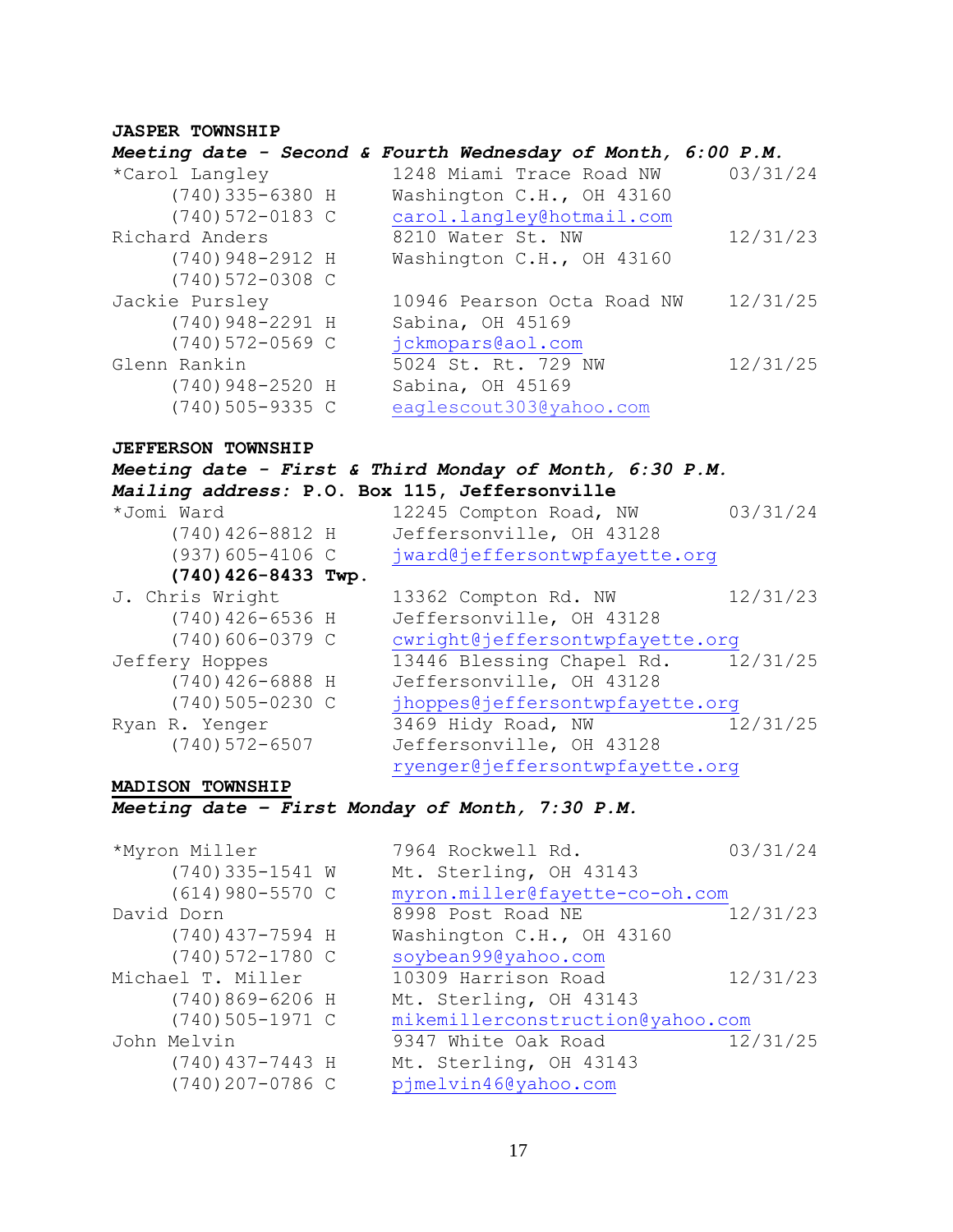## **MARION TOWNSHIP** *Meeting date – Second Tuesday of Month, 7:00 P.M.*

| George Jones (Appt'd) | 8470 Bloom-New Holland     | 03/31/24 |
|-----------------------|----------------------------|----------|
| $(740)$ 572-7838 C    | New Holland, OH 43145      |          |
|                       | pantherparent44@yahoo.com  |          |
| Jeff Speakman         | 8988 Washington Waterloo   | 12/31/23 |
| $(740)$ 505-8586 C    | Washington C.H., OH 43160  |          |
|                       | jeffspeakman12@yahoo.com   |          |
| Chris Cottrill        | 4172 Roth Road NE          | 12/31/25 |
| $(740)$ 495-9065 H    | New Holland, OH 43145      |          |
| $(740)$ 572-0409 C    | ccottrill56@yahoo.com      |          |
| Cody Kirkpatrick      | 1790 Good-Hope New Holland | 12/31/25 |
| $(740)$ 572-3276 C    | New Holland, OH 43145      |          |
|                       | ckirkpatrick@agproco.com   |          |

#### **PAINT TOWNSHIP**

*Meeting date – Second Thursday of Month, (Jan., Feb., March, Oct., Nov., Dec.) 7:00 P.M.*; (**Apr., May, June, July, Aug, Sept.) 8:00 P.M.** 

| *Randy Welsh        | P.O. Box 350               | 03/31/22 |
|---------------------|----------------------------|----------|
| $(740)$ 606-1180 C  | Bloomingburg, OH 43106     |          |
|                     | randywelsh2@yahoo.com      |          |
| Duane Matthews      | 4583 Yatesville-Wissler NE | 12/31/23 |
| $(740)$ 437-7255 H  | Bloomingburg, OH 43106     |          |
| $(740)606 - 6342$ C | dmatthe@sbcqlobal.net      |          |
| Scott L. Cook       | 5452 Blue Road NE          | 12/31/25 |
| $(740)$ 437-7109 H  | Bloomingburg, OH 43106     |          |
| $(614)$ 374-0453 C  | scottcook2626@qamil.com    |          |
| Kenneth Kelly       | 2526 St. Rt. 734 NE        | 12/31/25 |
| (740) 437-7146 H    | Bloomingburg, OH 43106     |          |
| $(740)$ 505-3759 C  | kjkelly 6@yahoo.com        |          |

#### **PERRY TOWNSHIP**

#### *Meeting date – Second Monday of Month, 6:30 P.M.*

| Brenda Hughes           | 8572 Miami Trace Rd., SW    | 03/31/24 |
|-------------------------|-----------------------------|----------|
| $(740)$ 335-6365        | Washington C.H., OH 43160   |          |
| $(740) 572 - 1415$ C    | brendashughes@yahoo.com     |          |
| Richard L. Wilson, Jr.  | 9725 Wash. New Martinsburg  | 12/31/23 |
| $(740)$ 335-3362 H      | Washington C.H., OH 43160   |          |
|                         | rwir1951@qmail.com          |          |
| Heath Dustin Smith      | 55 Zimmerman Road SE        | 12/31/25 |
| $(740) 572 - 1650$ C    | Washington C.H., OH 43160   |          |
|                         | dustysmih 2008@yahoo.com    |          |
| Thomas L. Creachbaum II | 11074 Bonner Road           | 12/31/25 |
| $(740) 572 - 0845$ C    | Greenfield, OH 45123        |          |
|                         | tommy.creachbaum@cpsaqu.com |          |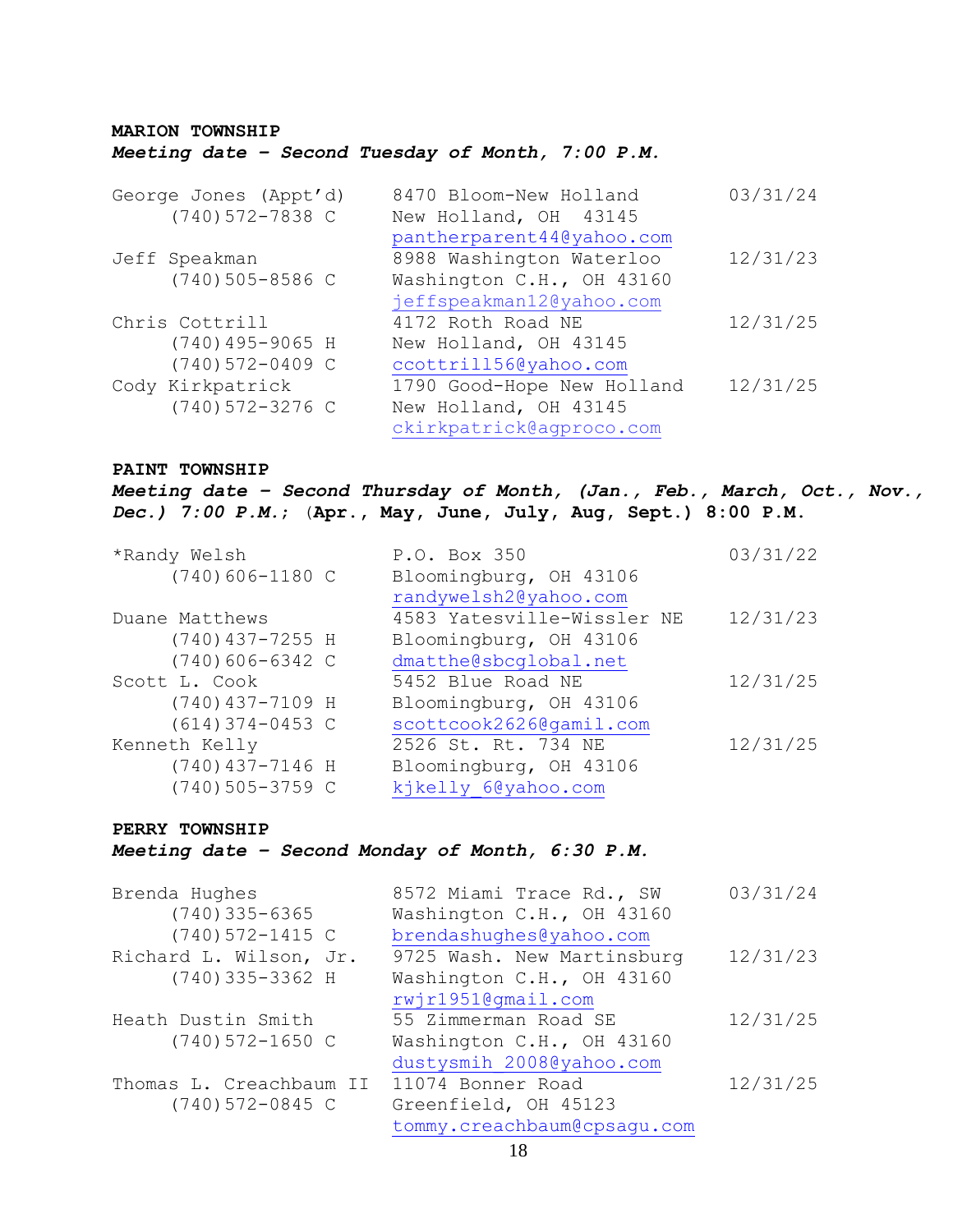**UNION TOWNSHIP – Mailing address: 1505 St. Rt. 38 NE, W.C.H.** *Meeting date – Second & Fourth Tuesday of Month, 7:00 P.M.*

| *Tom Rambo         | 2690 St. Rt. 753 SE        | 03/31/24 |
|--------------------|----------------------------|----------|
| $(740)$ 335-6629 H | Washington C.H., OH 43160  |          |
| $(740)$ 335-2565 F | trambo3428@roadrunner.com  |          |
| $(740)$ 606-1634 C |                            |          |
| Clyde Fyffe        | 556 Bush Road              | 12/31/23 |
| $(740)$ 274-0131 C | Washington C.H., OH 43160  |          |
|                    | clyglenfyffe@yahoo.com     |          |
| Ronald Woodrow     | 1251 Bogus Road, NE        |          |
| $(740)$ 335-3146   | Washington C.H., OH 43160  | 12/31/25 |
| $(740)$ 505-6523 C | ronwoodrow6523@qmail.com   |          |
| Matt Miller        | 185 Hickory Land, NE       | 12/31/25 |
| $(740)$ 490-8754 C | Washington C.H., OH 43160  |          |
|                    | matt.miller 2678@yahoo.com |          |

#### **WAYNE TOWNSHIP**

*Meeting date - Second Tuesday of Month, 7:00 P.M.*

| *Cindy Seaton        | 5261 Hukill Road, SE           | 03/31/24 |  |
|----------------------|--------------------------------|----------|--|
| $(740)$ 606-5144 C   | Greenfield, OH 45123           |          |  |
|                      | $cmsc = 1.$ $comsc = 1.$       |          |  |
| Dave Batson          | 9800 St. Rt. 753, N            | 12/31/23 |  |
| $(740)$ 572-6069 C   | Greenfield, OH 45123           |          |  |
|                      | david.batson@fayette-co-oh.com |          |  |
| Kyle Hoppes          | 9514 St. Rt. 753, N            | 12/31/25 |  |
| $(740)$ 606-5953 C   | Greenfield, OH 45123           |          |  |
|                      | kyle hoppes@yahoo.com          |          |  |
| Jarrod Posey         | 11879 St. Rt. 753, N           | 12/31/25 |  |
| $(937) 763 - 4191$ C | Greenfield, OH 45123           |          |  |
|                      | JarrodPosey@yahoo.com          |          |  |
|                      |                                |          |  |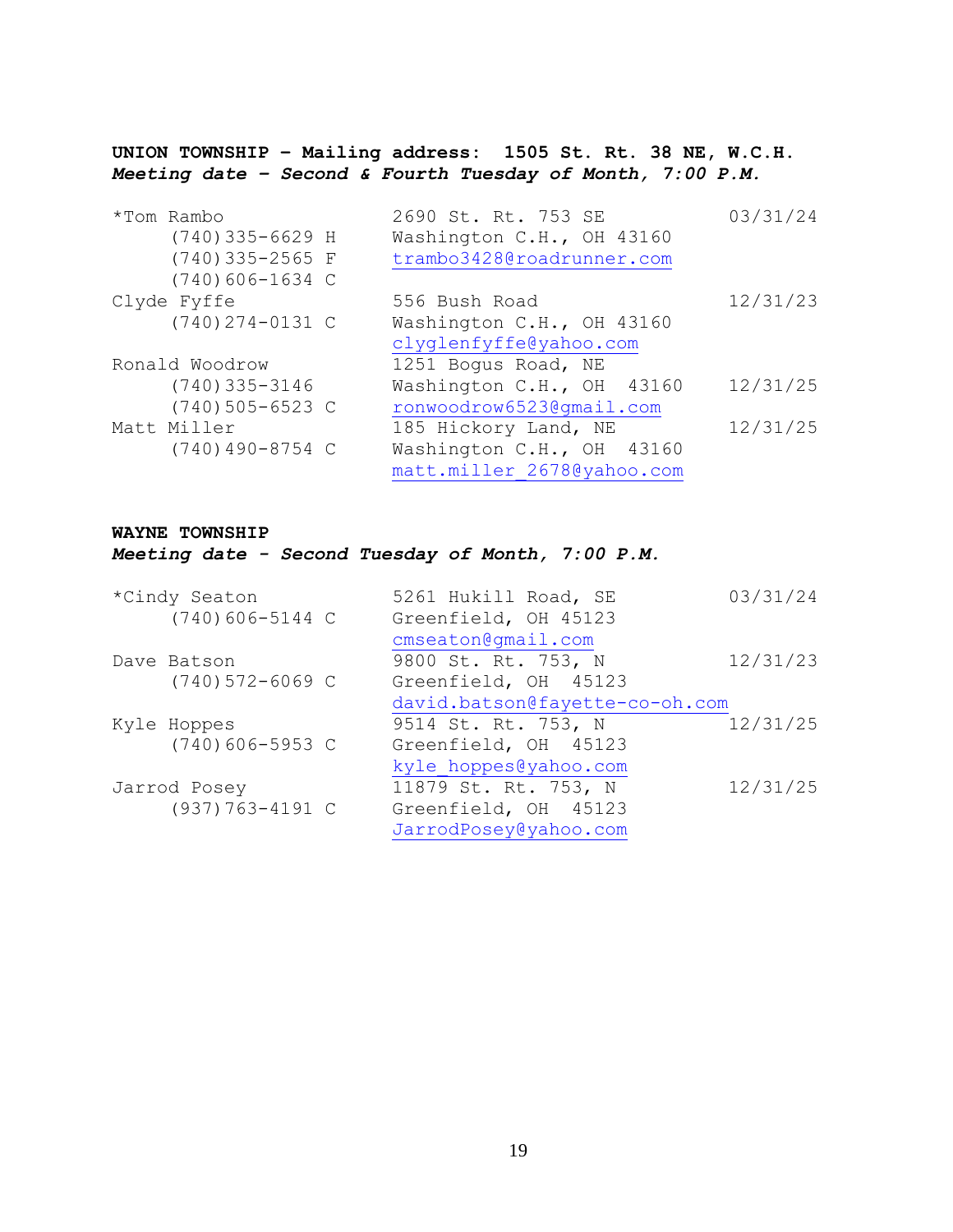## **CITY OF WASHINGTON**

#### **TERM EXPIRATION**

### **CITY COUNCIL**

Washington C.H., Ohio 43160

| Jim D. Chrisman<br>Kendra Redd-Hernandez<br>Jim Blair<br>Dale E. Lynch Chair<br>Stephen Shiltz Vice Chair 927 Briar Avenue<br>Caleb Johnson<br>Ted Hawk<br>Joe Denen, City Manager | 1020 E. Market St<br>933 Briar Avenue<br>1118 Golfview Drive<br>1122 Farmington Lane<br>411 Cloverleaf Lane<br>613 Washington Avenue |     | 12/31/23<br>12/31/23<br>12/31/23<br>12/31/25<br>12/31/25<br>12/31/25<br>12/31/25                   |
|------------------------------------------------------------------------------------------------------------------------------------------------------------------------------------|--------------------------------------------------------------------------------------------------------------------------------------|-----|----------------------------------------------------------------------------------------------------|
| ECONOMIC DEVELOPMENT                                                                                                                                                               |                                                                                                                                      |     |                                                                                                    |
| Chelsie Baker<br>Director                                                                                                                                                          | 105 N. Main Street<br>Washington C.H., OH 43160                                                                                      |     | $(740)636 - 2340$                                                                                  |
|                                                                                                                                                                                    |                                                                                                                                      | FAX | $(740)$ 335-8603                                                                                   |
| JUDGE, MUNICIPAL COURT<br>Victor D. Pontious Jr.                                                                                                                                   | 5427 White Oak Rd. NE<br>Bloomingburg, Ohio 43160                                                                                    |     | 11/07/23                                                                                           |
| MUNICIPAL OFFICES                                                                                                                                                                  |                                                                                                                                      |     |                                                                                                    |
| Administration Bldg.<br>Tax - Income<br>Water - Billing<br>Modem<br>Internet                                                                                                       | 105 N. Main Street                                                                                                                   |     | $(740)636 - 2340$<br>$(740)$ 636-2342<br>$(740)636 - 2344$<br>$(740)$ 636-2347<br>$(740)$ 636-2348 |
|                                                                                                                                                                                    |                                                                                                                                      | FAX | $(740)$ 636-2349                                                                                   |
| Fire Department                                                                                                                                                                    | 225 E. Market Street                                                                                                                 |     |                                                                                                    |
| Fire (Non-emergency)<br>Fire (Emergency)                                                                                                                                           |                                                                                                                                      |     | $(740)$ 636-2362<br>$(740)$ 636-2360                                                               |
|                                                                                                                                                                                    |                                                                                                                                      | FAX | $(740)636 - 2369$                                                                                  |
| Municipal Court                                                                                                                                                                    | 119 N. Main Street                                                                                                                   |     |                                                                                                    |
| Court<br>Probation                                                                                                                                                                 |                                                                                                                                      |     | $(740)$ 636-2350<br>$(740)$ 636-2352                                                               |
|                                                                                                                                                                                    |                                                                                                                                      | FAX | $(740)$ 636-2379                                                                                   |
| Police Department                                                                                                                                                                  | 130 N. Fayette Street                                                                                                                |     |                                                                                                    |
| Police<br>(Non-emergency)<br>Police (Emergency)                                                                                                                                    |                                                                                                                                      |     | $(740)$ 636-2375<br>$(740)$ 636-2370                                                               |
|                                                                                                                                                                                    |                                                                                                                                      | FAX | $(740)636 - 2379$                                                                                  |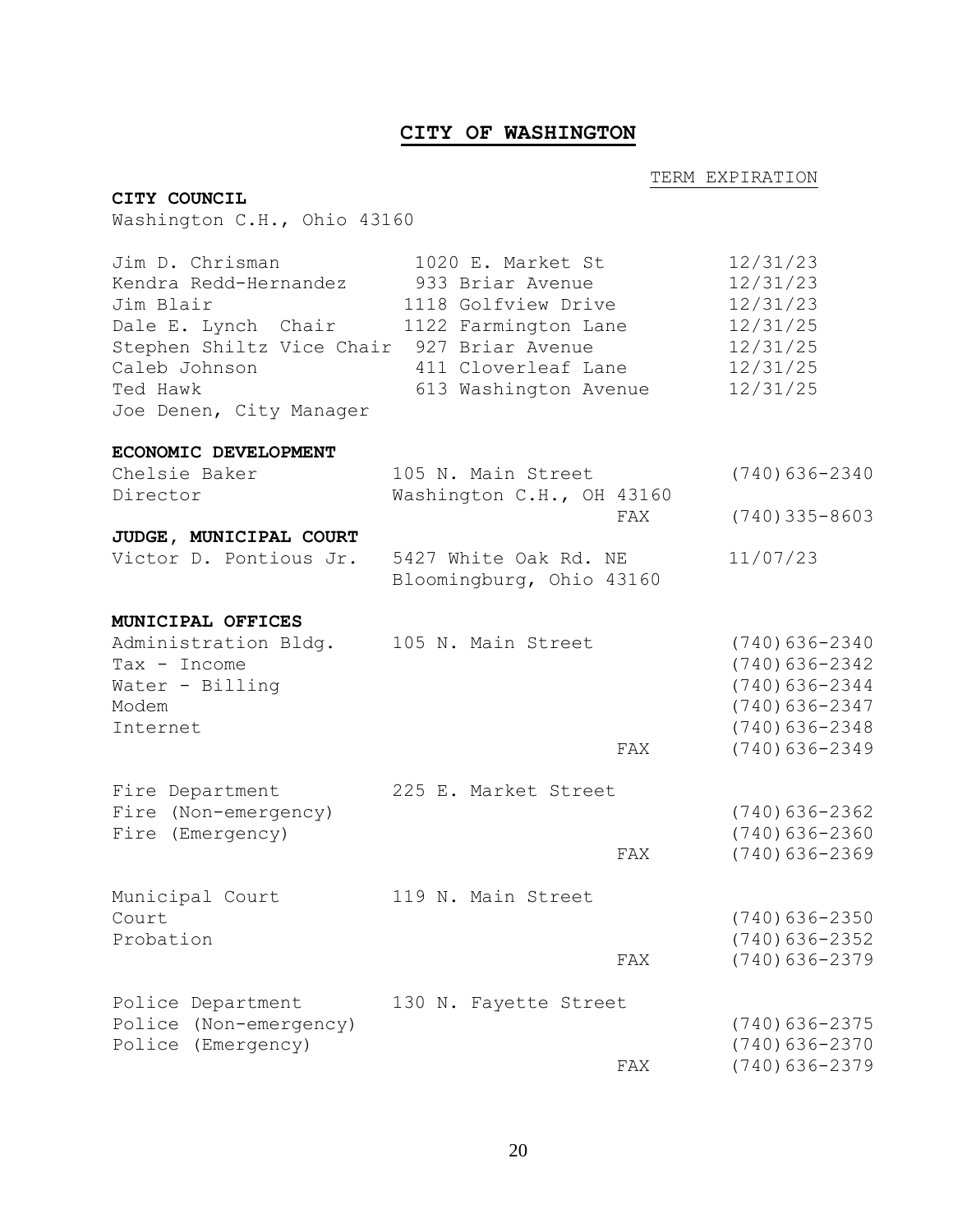| Service Department<br>Office | 220 Park Avenue    |     | $(740)$ 636-2380 |
|------------------------------|--------------------|-----|------------------|
|                              |                    | FAX | $(740)$ 636-2389 |
| Plant                        | 220 Park Avenue    |     | $(740)$ 636-2382 |
| Mechanic                     | 303 W. Elm Street  |     | $(740)$ 636-2484 |
| Modem                        | 220 Park Avenue    |     | $(740)$ 636-2387 |
| Sewer Plant                  |                    |     |                  |
| Office                       | 1110 S. Elm Street |     | $(740)$ 636-2383 |
|                              |                    | FAX | $(740)$ 636-2388 |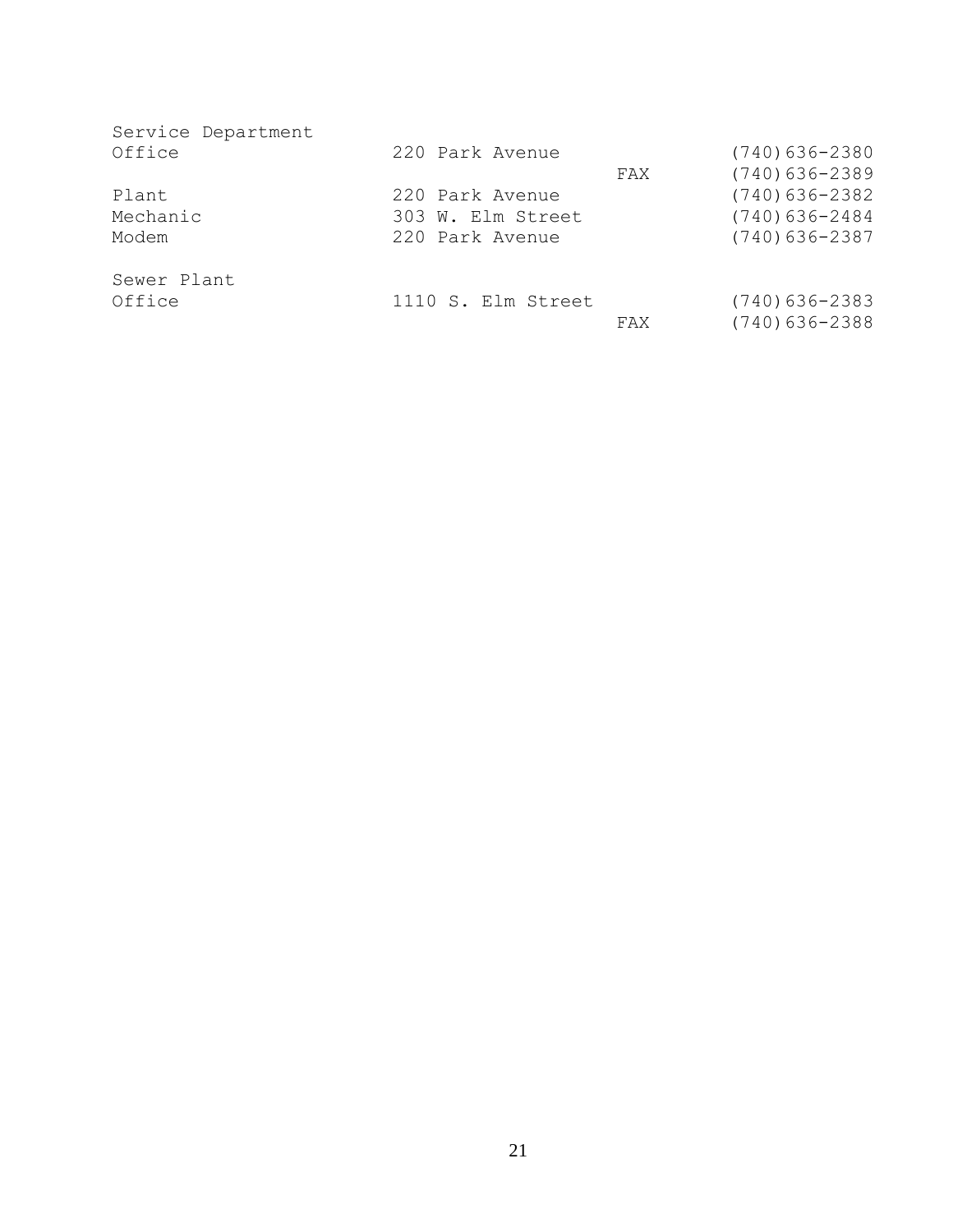## **SCHOOL BOARDS**

## **WASHINGTON CITY BOARD OF EDUCATION**

Washington C.H., Ohio 43160

| Dennis Garrison, Pres. | 1003 Damon Drive      | 12/31/23 |
|------------------------|-----------------------|----------|
| Mark Chrisman, VP      | 727 Carolyn Road      | 12/31/25 |
| Jennifer Lynch         | 554 Mayfair Drive     | 12/31/23 |
| Ken Upthegrove         | 1224 Storybrook Drive | 12/31/25 |
| Dr. Zach Camp          | 1325 High Street      | 12/31/25 |

#### **GOVERNING BOARD OF THE FAYETTE COUNTY EDUCATIONAL SERVICE CENTER OF THE MIAMI TRACE LOCAL SCHOOL DISTRICT**

Washington C.H., Ohio 43160

| Charlie Andrews        | 4548 Lewis Road<br>Bloomingburg, 43106        | 12/31/23 |
|------------------------|-----------------------------------------------|----------|
| Bruce Kirkpatrick      | 2652 St. Rt. 753 SE<br>Washington C.H., 43160 | 12/31/23 |
| Robert D. Dawson, VP   | 2892 St. Rt. 753 SE<br>Washington C.H., 43160 | 12/31/25 |
| Jacklyn Farrens        | 131 Flakes Ford Rd.<br>Washington C.H., 43160 | 12/31/25 |
| David D. Miller, Pres. | 133 Country Manor<br>Washington C.H., 43160   | 12/31/25 |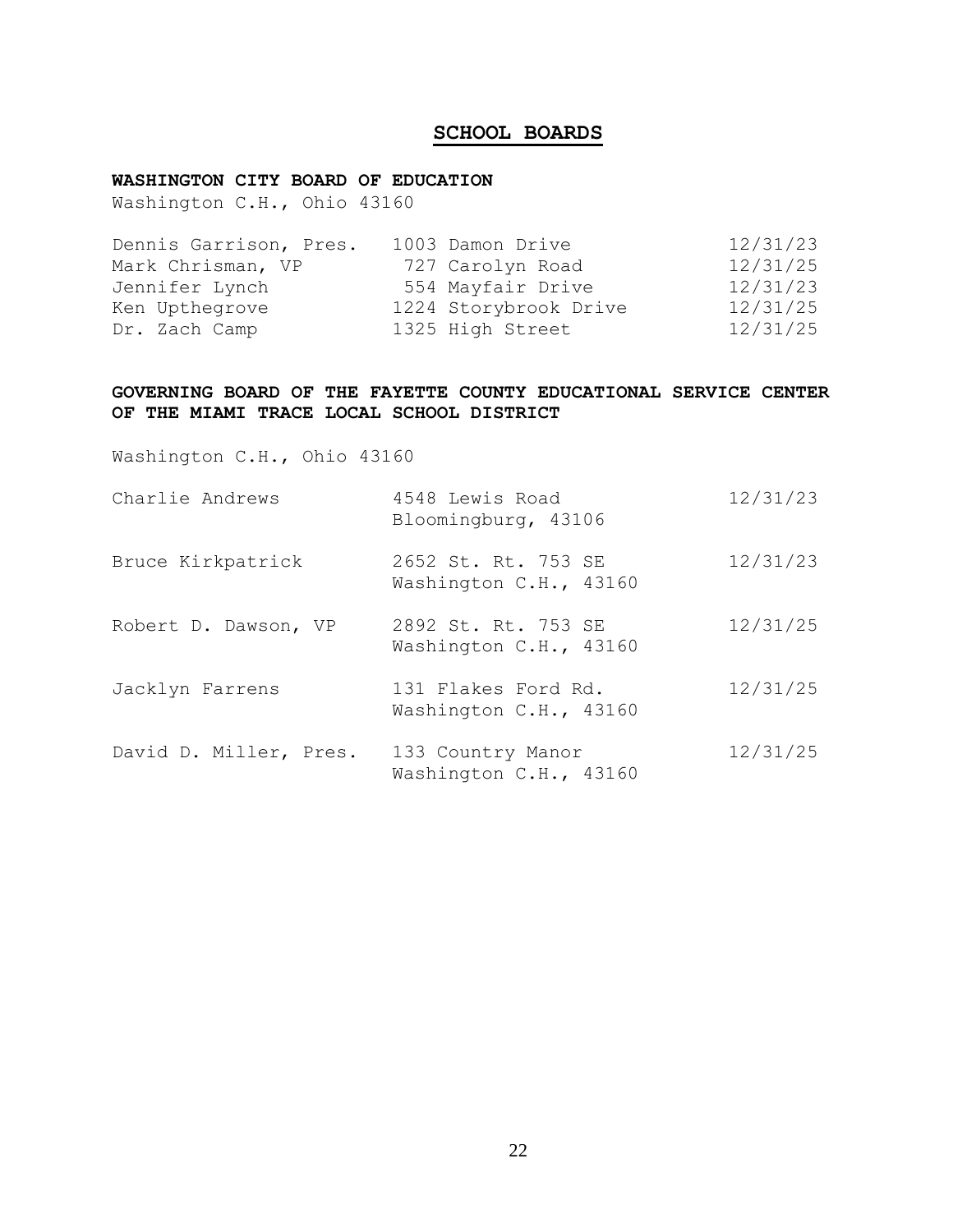#### **HOSPITAL**

#### **ADENA FAYETTE MEDICAL CENTER**

1430 Columbus Avenue Washington C.H., Ohio 43160 (740)335-1210 Phone (740)333-2998 Fax Clinic (740)333-2755

## RehabPlus

1450 Columbus Avenue Washington C.H., Ohio 43160 (740)333-2862

#### **Hospital Administrator**

Trent Lemle, CFO Mike Diener, CEO

#### **FAYETTE COUNTY MEMORIAL HOSPITAL FOUNDATION**

Whitney Gentry, Executive Director Beth Rinehart, Foundation Coordinator

Shannon Jacobs, President Norma K. Kirby, PhD., Secretary Ronald D. Ratliff, Treasurer

Vanessa L. Blevins Ty Kelley Ronald L. Amore, Jr. Shirley Pettit William Junk, Esq. Mike Diener Doug Boedeker Gary Butts Robert Herron **Andrew Daniels** Leigh Cannon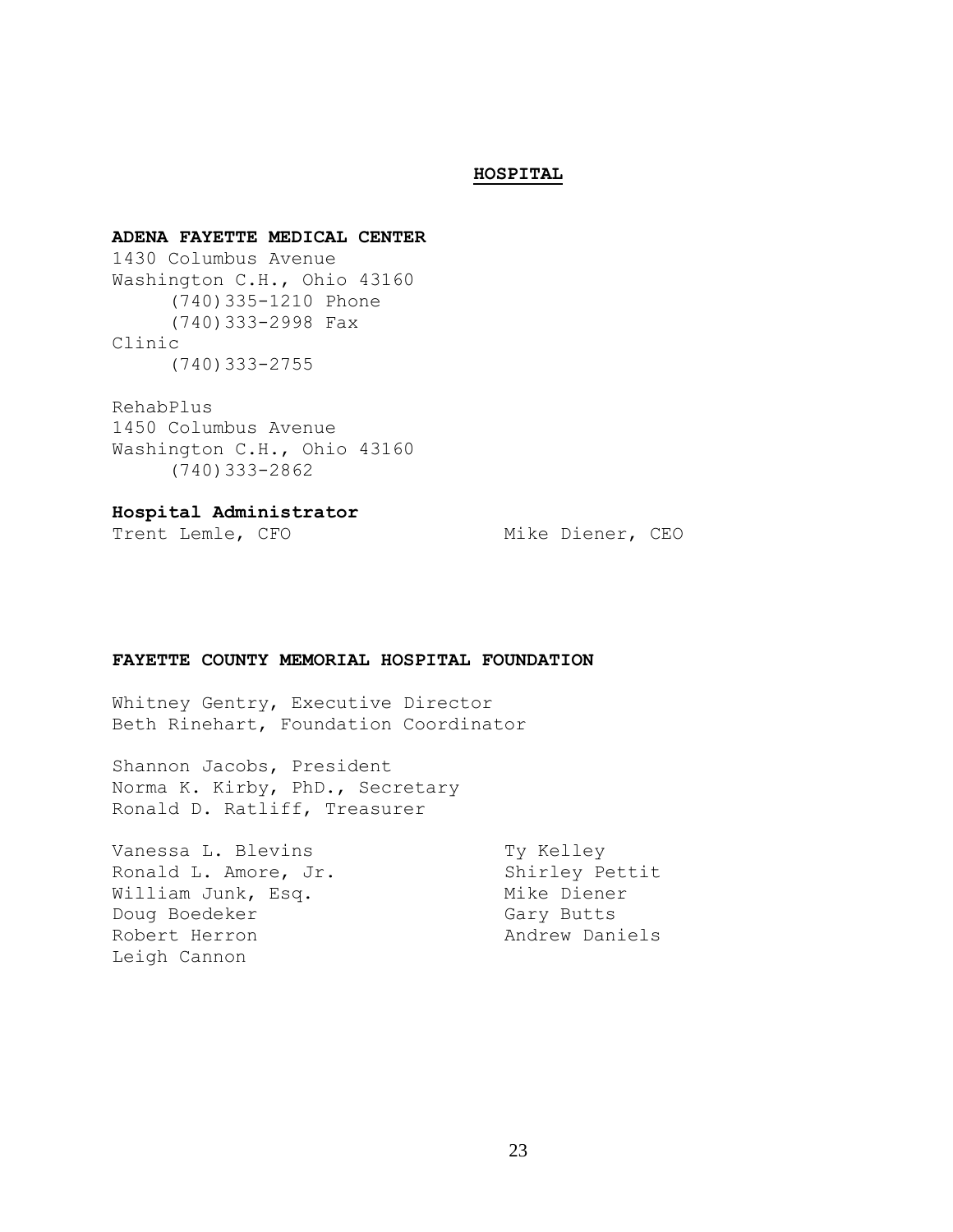### **AGENCIES, BOARDS AND COMMISSIONS**

#### TERM EXPIRATION

#### **BOARD OF HEALTH**

| 04/24 |
|-------|
| 04/22 |
| 04/23 |
| 04/25 |
| 04/26 |
|       |

#### **CIC - COMMUNITY IMPROVEMENT CORPORATION**

| Jim Chrisman, President     | Steve Luebbe                       |
|-----------------------------|------------------------------------|
| Jim Garland, Vice President | Chelsie Baker                      |
| Joseph Denen, Treasurer     | Steve Shiltz                       |
| Whitney Gentry, Secretary   | Sue Burnside, at Large             |
| Tony Anderson               | Mikki Hunter-Smith, at Large       |
| Daniel C. Dean              | Doug Boedeker, at Large            |
| Godwin Apaliyah             | Kristy Bowers, Chamber of Commerce |
| Dale Lynch                  |                                    |

| CENTRAL OHIO AREA AGENCY ON AGING ADVISORY COUNCIL (3 year term) |            |
|------------------------------------------------------------------|------------|
| Cheryl Stockwell                                                 | 12/31/22   |
| Ed Helt                                                          |            |
| Bambi Baughn                                                     | Designee   |
| Cheryl Royster                                                   | Alternate  |
| President, Board of Fayette County Commissioners                 | Ex-officio |

#### **CHAMBER OF COMMERCE**

| Kristy Bowers      | 206 E. Court St.       |
|--------------------|------------------------|
| President          | Washington C.H., 43160 |
| (740)335-0761      | (740)335-0762 FAX      |
| (740)895-0089 Cell |                        |

#### **COMMISSION ON AGING BOARD OF TRUSTEES**

| *Joyce Long, Pres.                       | 185 Carolyn Rd.                |       |
|------------------------------------------|--------------------------------|-------|
| $(740)572 - 0476$                        | Washington C.H., 43160         | 12/24 |
| *Rick Kelley VP                          | 1278 Dayton Avenue             | 12/23 |
| $(740)$ 463-4437                         | Washington C.H., 43160         |       |
| *David Fredrick, Tres. 813 Leesburg Ave. |                                | 12/23 |
| $(740)606 - 1844$                        | Washington C.H., 43160         |       |
| *Robyn Hadden, Secy.                     | 229 Kathryn Court              | 12/24 |
| $(740)$ 313-2587                         | Washington C.H., 43160         |       |
| Leigh Cannon                             | Fayette Co. Health Dept.       | 12/23 |
| Angie Mellott                            | 323 N. Hinde St.               | 12/22 |
| Katie Bottorff                           | 1788 Hidy Road, Jeffersonville | 12/24 |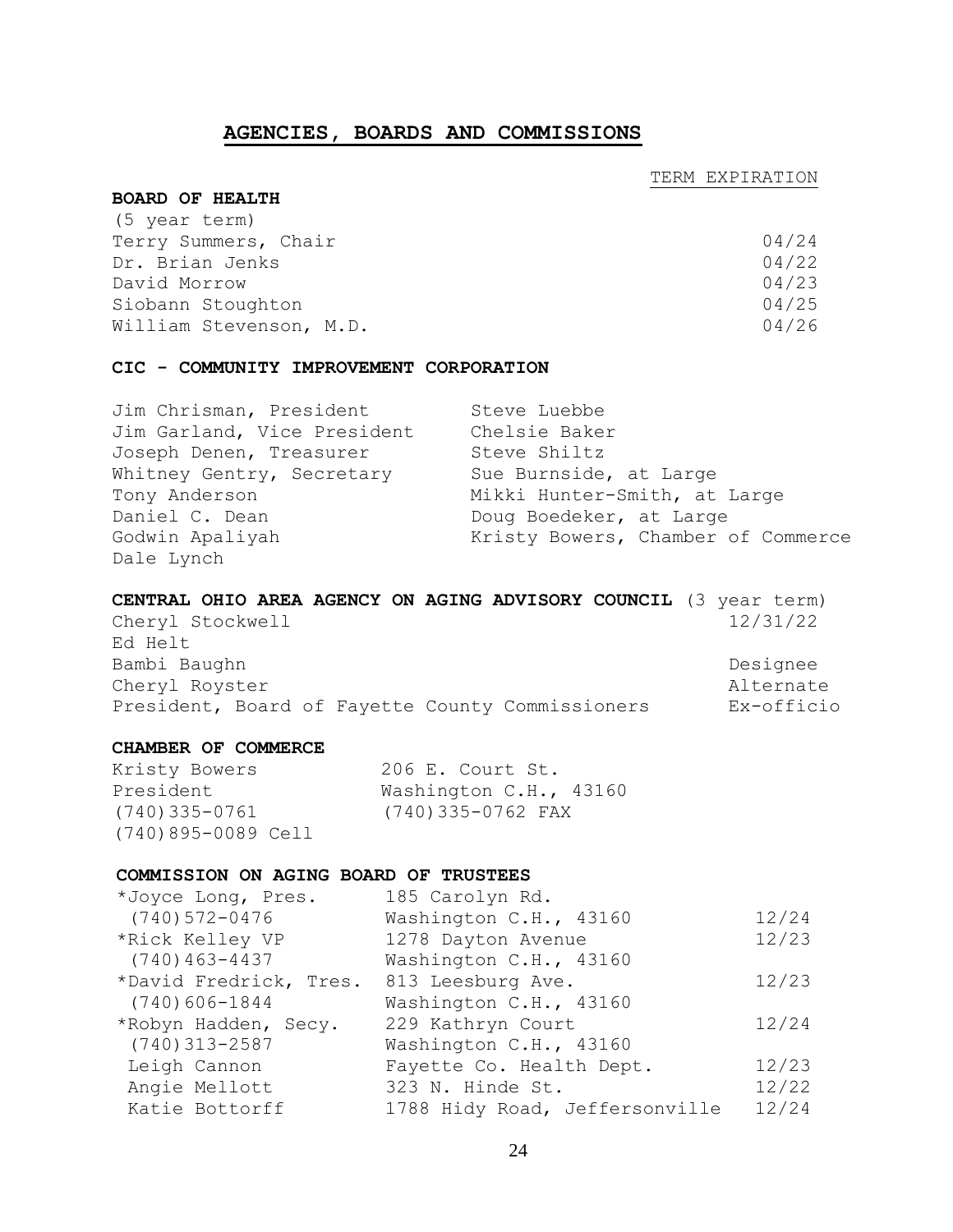| 12/24<br>Jeri Flowers-Roberts<br>12998 Lakeside Drive, Grnfld. |
|----------------------------------------------------------------|
| 12/22<br>Joy Stanforth<br>8023 U.S. 62, SW                     |
| 4898 Greenfield-Sabina<br>Appointee<br>Whitney Gentry          |
| 2 Winnipeg Plaza<br>Appointee<br>Kay Ougtherson                |
| 110 River Road<br>Connie Watson<br>Appointee                   |

### **Ex-Officio**

| Cheryl Stockwell     | 601 Spring Avenue          | Director       |
|----------------------|----------------------------|----------------|
| $(740)$ 505-0198     | Washington C.H., 43160     |                |
| Lori Bach            | 1050 Glenn Avenue          | Asst. Director |
| $(740)606 - 6644$    | Washington C.H., 43160     |                |
| Jowanna Hood         | 433 Rawlings Street        | Director of    |
| $(740)606 - 5493$    | Washington C.H., 43160     | Nutrition      |
| Tamara Ruth          | 219 Hickory St.            | Asst. Director |
| $(740)572 - 3121$    | Washington C.H., 43160     | of Nutrition   |
| County Commissioners | 133 S. Main St., Suite 401 | Ex-Officio     |
| $(740)$ 335-0720     | Washington C.H., 43160     |                |
| Area Agency Reps.    | 3776 S. High Street        | 800-589-7277   |
| Jenny Janda          | Columbus, 43207            |                |
| Jackie Marchan       |                            |                |

### **COMMUNITY REINVESTMENT BOARD**

(3 year term)

## Craig Breedlove Housing Officer

| Planning Commission Appointments: |                                                                |         |
|-----------------------------------|----------------------------------------------------------------|---------|
| Chris Wright                      | 3492 Carrs Mill-<br>Jamestown Road NW<br>Jeffersonville, 43128 | 7/01/23 |
| Wes Wilson                        | 1919 Old Springfield Rd<br>New Holland, 43145                  | 7/01/23 |

## Commissioners Appointments:

| Ronald Campbell  | 588 Bush Road SW       | 7/01/22 |
|------------------|------------------------|---------|
|                  | Washington C.H., 43160 |         |
| Richard Davidson | 7767 St. Rt. 41 NW     | 7/01/22 |
|                  | Washington C.H., 43160 |         |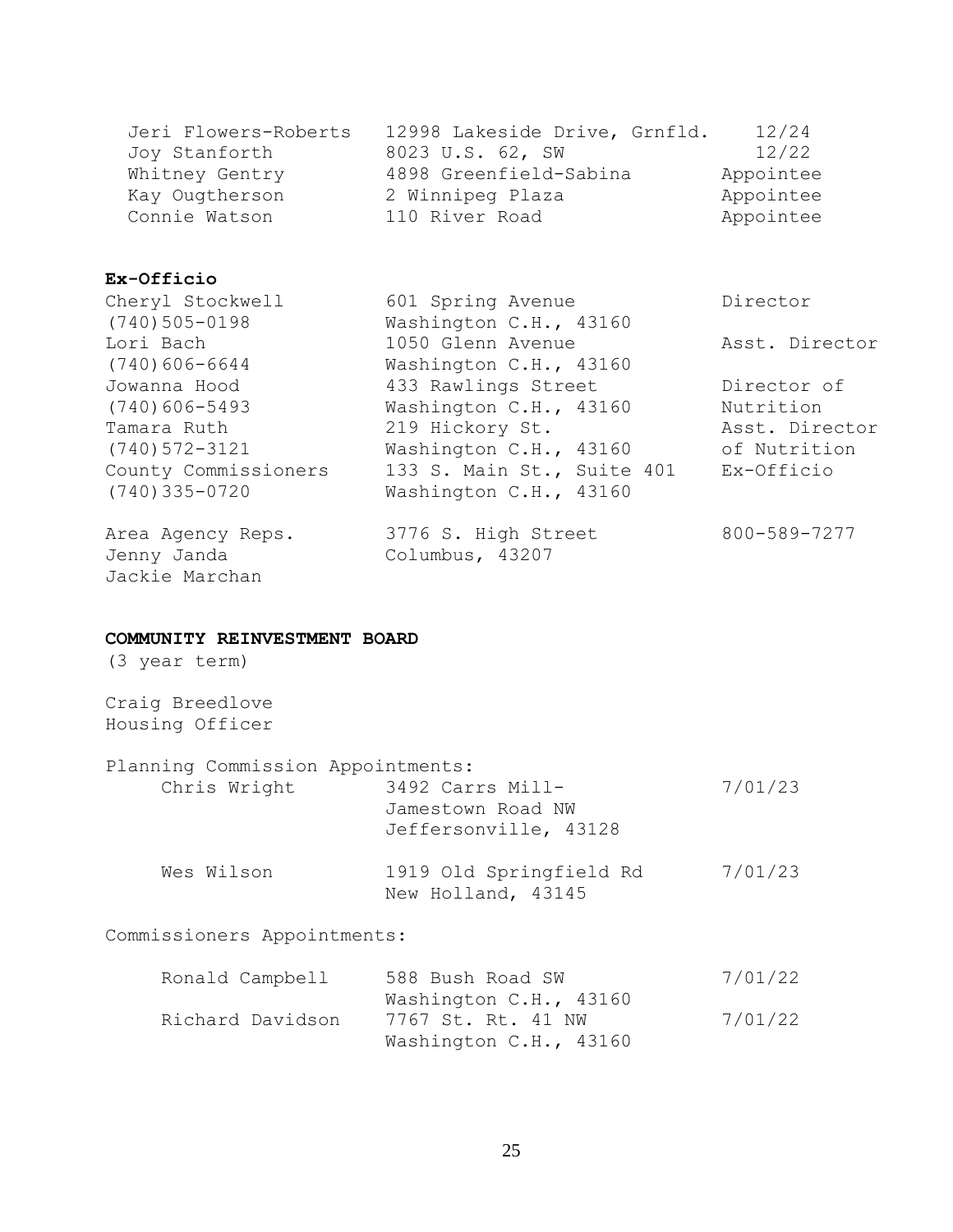| City/Commissioners Appointments: |                         |         |
|----------------------------------|-------------------------|---------|
| Area A                           |                         |         |
| Shirley Pauley                   | 1828 US Rt. 22 NW       | 7/01/21 |
|                                  | Washington C.H., 43160  |         |
| Don Callender                    | 135 Fairview Avenue     | 7/01/21 |
|                                  | Washington C.H., 43160  |         |
| Area B                           |                         |         |
| Robert Crowe                     | 9433 Old U.S. Rt. 35 NW | 7/01/16 |
|                                  | Jeffersonville, 43128   |         |
| Gary Merriman                    | 9436 Old U.S. Rt. 35 NW | 7/01/16 |
|                                  | Jeffersonville, 43128   |         |
|                                  |                         |         |

#### **CORRECTIONS PLANNING BOARD**

(3 year term) Expire 8/28/22

Administrator of the county jail (Matt Weidman)

County Commissioner of Fayette County

Judge, Court of Common Pleas

Judge, Municipal Court, City of Washington

Public Defender (Brent Marshall)

Chief Law Enforcement Officer, City of Washington

Representatives of the public,

One to be victim of crime The County Commissioner

County Commissioner Steve Armstrong Tiffeny Kirkpatrick

County Sheriff County & City Prosecutors Representatives of Alcohol, and allocated Jonathon Bennett Mental Health & Drug Addiction Vicki Congrove Representative of Community Corrections Act funded program in the county **Brendon Furniss/Dan Sheets** Additional rep. of Law Enforcement David Bivens Additional representatives of the Judge, Court of Common Pleas, Judiciary Probate/Juvenile Division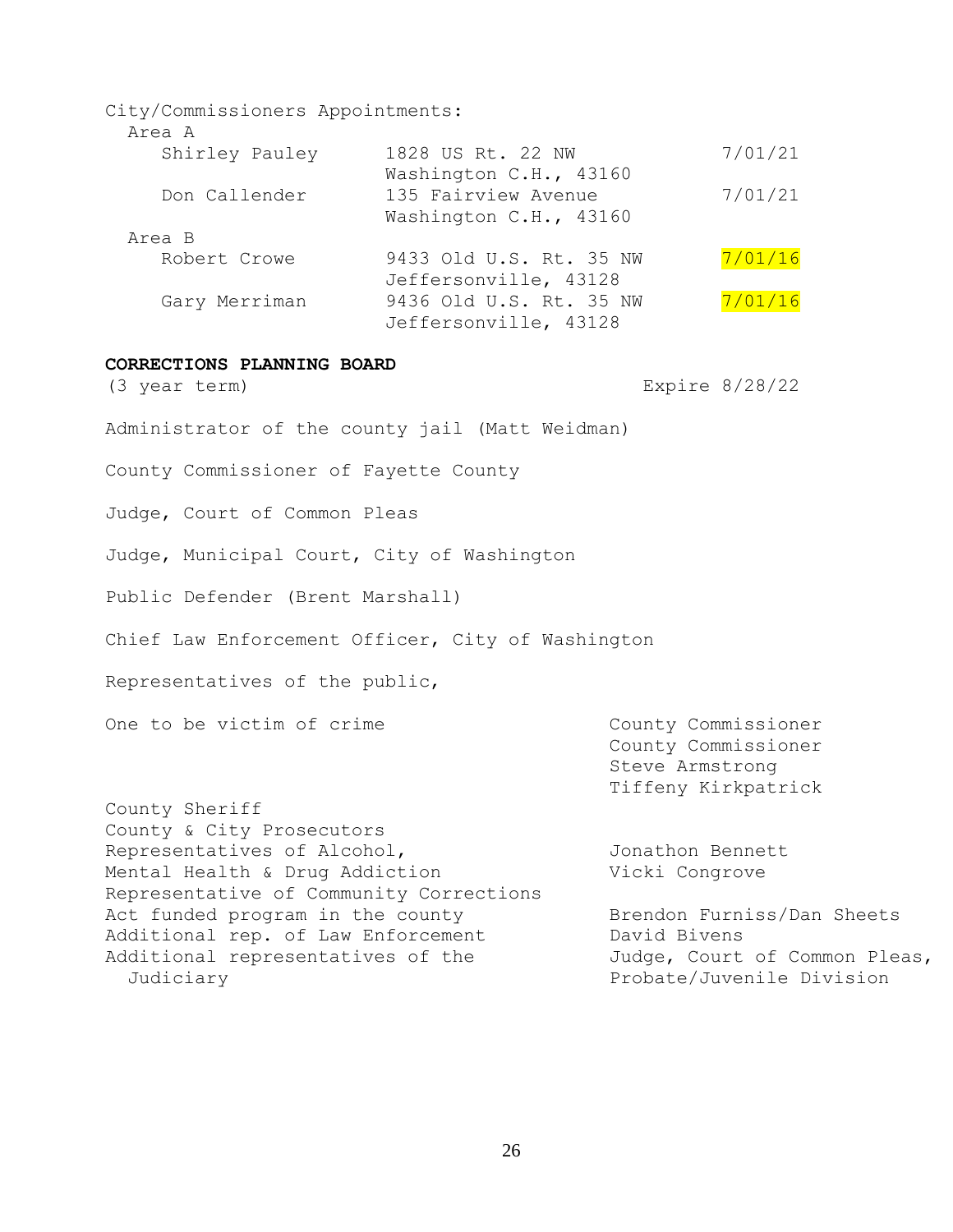| Additional representative of the    |                  |
|-------------------------------------|------------------|
| Field of Corrections                | Susanne Brown    |
| Official from the largest           |                  |
| Municipal Corporation               | City Manager     |
| Minority Representative             | Godwin Apaliyah  |
| Board of Developmental Disabilities | Deborah Buccilla |
| Representative of Victim - advocate |                  |

#### **DEVELOPMENTAL DISABILITIES (FAYETTE COUNTY BOARD OF)**

(4 year term)

| Mitchell Kirby (Probate Court)   | 12/31/22 |
|----------------------------------|----------|
| Mark Heiny (Probate Court)       | 12/31/22 |
| David Sanders (Commissioners)    | 12/31/23 |
| Nic Miller (Commissioners)       | 12/31/24 |
| Ben Snodgrass (Commissioners)    | 12/31/24 |
| Constance Enochs (Commissioners) | 12/31/25 |
| Betty Hoppes (Commissioners)     | 12/31/25 |

#### **DISPUTE RESOLUTION BOARD**

| Elected Official (County Commissioner) |  |              |                      |
|----------------------------------------|--|--------------|----------------------|
| Contractor                             |  | Keith Eckles | Marquee Construction |
| Attorney                               |  |              |                      |
| Social or Public Assistance Agency     |  |              |                      |

LMI Representative and the Julie Allen

### **DISTRICT 15 PUBLIC WORKS INTEGRATING COMMITTEE**

(3 year term) Jason Little, County Engineer's Department 10/24 Gary Dean

### **EMERGENCY MANAGEMENT AGENCY EXECUTIVE COMMITTEE**

| Jim Garland    | Member   |
|----------------|----------|
| Dale Lynch     | Member   |
| Kenneth Kelley | Member   |
| Donald Fleak   | Member   |
| Clyde Fyffe    | Member   |
| Bob Kinzer     | Member   |
| Melissa Havens | Director |
|                |          |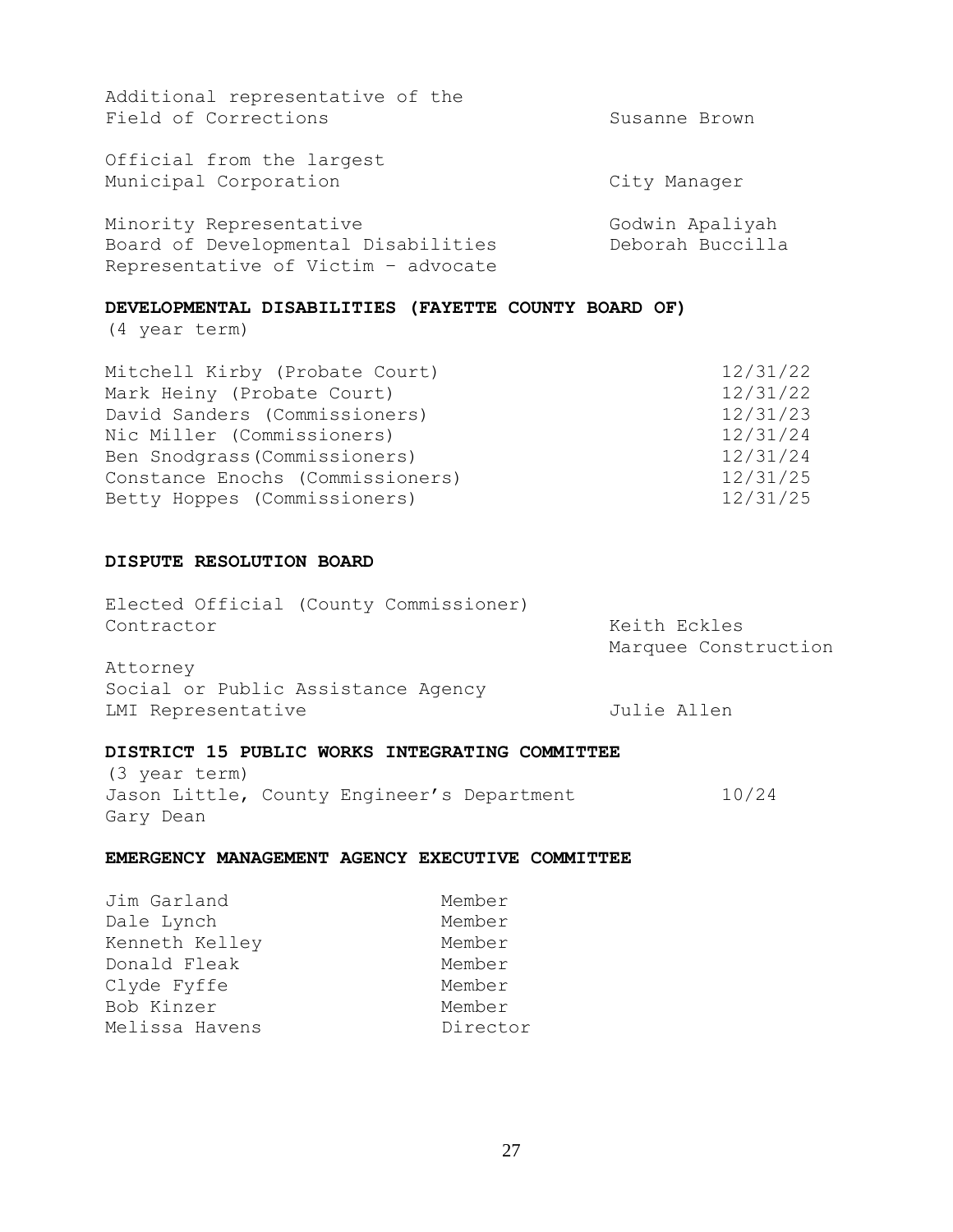### **EMA/HLS ADVISORY BOARD Term: March 31, 2021 – March 31, 2023**

Jim Garland Commissioner

| TOWNSHIPS:      |                    |
|-----------------|--------------------|
| Bryan Cockerill | Concord Township   |
| Bryon Gustin    | Green Township     |
| Glenn Rankin    | Jasper Township    |
| Jeffery Hoppes  | Jefferson Township |
| Mike Miller     | Madison Township   |
| Chris Cottrill  | Marion Township    |
| Kenneth Kelly   | Paint Township     |
| Dick Wilson     | Perry Township     |
| Clyde Fyffe     | Union Township     |
| Kyle Hoppes     | Wayne Township     |
|                 |                    |

CITY/VILLAGES: Joe Denen City Manager Dale Lynch City Council

Donald Fleak Village of Bloomingburg Bob Kinzer Village of Jeffersonville Randy Kingery **Village of Octa** 

Vivian Wood Village of New Holland Ronald Anderson Village of Milledgeville

Melissa Havens Fayette Co. EMA/HLS Director Phil Clayton OEMA Supervisor Samuel Reed **CEMA** Emergency Mgt. Specialist

#### **FAYETTE COUNTY FAIR HOUSING BOARD**

(4 year term)

| 10/11/22 |
|----------|
| 10/11/24 |
| 12/31/22 |
| 12/31/25 |
|          |

#### **FAYETTE COUNTY FIRE CHIEFS**

| 7 Cross Street |                                                                              |
|----------------|------------------------------------------------------------------------------|
|                |                                                                              |
|                |                                                                              |
|                |                                                                              |
|                |                                                                              |
|                | Washington C.H., 43160<br>3243 Worthington Road SW<br>Washington C.H., 43160 |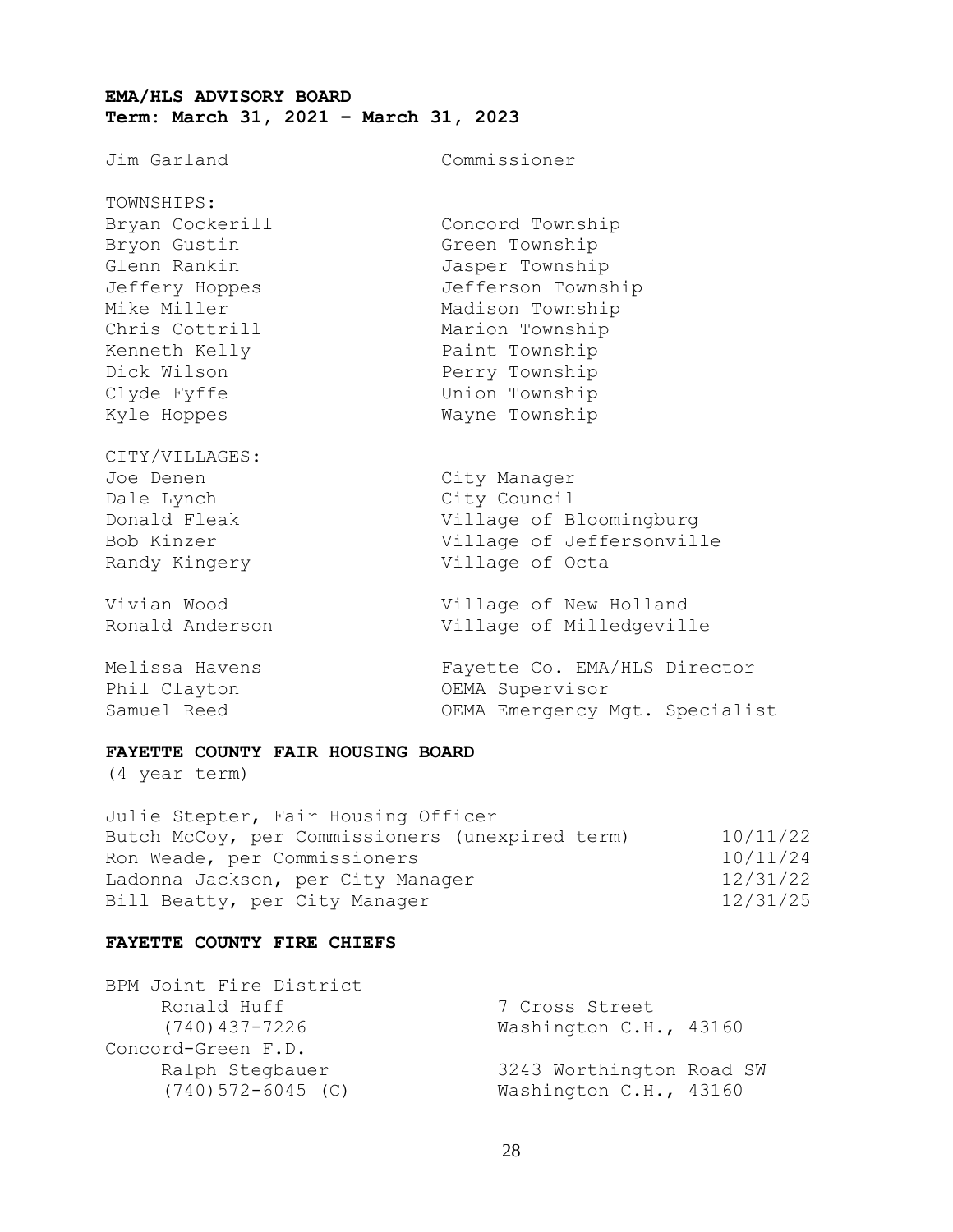| Jefferson Twp. F.D.           |                          |
|-------------------------------|--------------------------|
| Dana Kellenbarger             | 28 S. Main Street        |
| $(740)$ 426-6330              | Jeffersonville, OH 43128 |
| Pic-A-Fay Joint Fire District |                          |
| Harold DeSanto                | 14 Walnut Street         |
| $(740)$ 313-2530              | Bloomingburg, OH 43106   |
| Washington F.D.               |                          |
| Tim Downing                   | 225 E. Market Street     |
| $(740)$ 636-2362              | Washington C.H., 43160   |
| Wayne Twp. F.D.               |                          |
| Chris Wysong                  | 528 Leesburg Avenue      |
| $(740)$ 636-0656              | Washington C.H., 43160   |
|                               |                          |

### **FAYETTE COUNTY HISTORICAL SOCIETY BOARD OF DIRECTORS**

| Bob Russell Treasurer | 619 Fairway Drive      | 2022 |
|-----------------------|------------------------|------|
| $(740)$ 335-0395      | Washington C.H., 43160 |      |
| Todd Oesterle         |                        | 2022 |
| $(740)572 - 5014$     |                        |      |
| Beth McCane           | 433 Broadway St.       | 2022 |
| $(740)606 - 6772$     | Washington C.H., 43160 |      |
| Jeff Garringer VP     | 989 Dogtown Rd.        | 2022 |
| $(740)$ 335-7620      | Clarksburg, OH 43115   |      |
| Alford Carr           | 407 E. Court Street    | 2023 |
| (740)335-5749         | Washington C.H., 43160 |      |
| Don Moore             | 528 Columbus Avenue    | 2023 |
| $(740)$ 335-5992      | Washington C.H., 43160 |      |
| Polly Dean            | 1102 Farmington Lane   | 2023 |
| $(740)$ 335-4542      | Washington C.H., 43160 |      |
| James Carr Secretary  | 410 E. East Street     | 2023 |
| $(740)$ 463-6654      | Washington C.H., 43160 |      |
| Jim Simpson           | 524 Waverly Avenue     | 2024 |
| $(740)505 - 7461$     | Washington C.H., 43160 |      |
| Jo Langdon Asst Tres. | 107 E. Circle Avenue   | 2024 |
| $(740)$ 335-0508      | Washington C.H., 43160 |      |
| Gary Spears           | 5450 Plantation Circle | 2024 |
| $(740)$ 335-9355      | Washington C.H., 43160 |      |
| Glenn Rankin Pres.    | 5024 S.R. 729 NW       | 2024 |
| $(740)$ 948-2520      | Sabina, Ohio 45169     |      |
| Pam Anderson          | 4127 Old US 35 NW      | 2024 |
| $(740)$ 333-7081      | Washington C.H., 43160 |      |
| Diana Febo            | 3721 US 62 SW          | 2024 |
| $(740)$ 335-9819      | Washington C.H., 43160 |      |
|                       |                        |      |

# **Fayette County Museum**

517 Columbus Avenue Washington C.H., 43160 [fayettecountyhistory@gmail.com](mailto:fayettecountyhistory@gmail.com)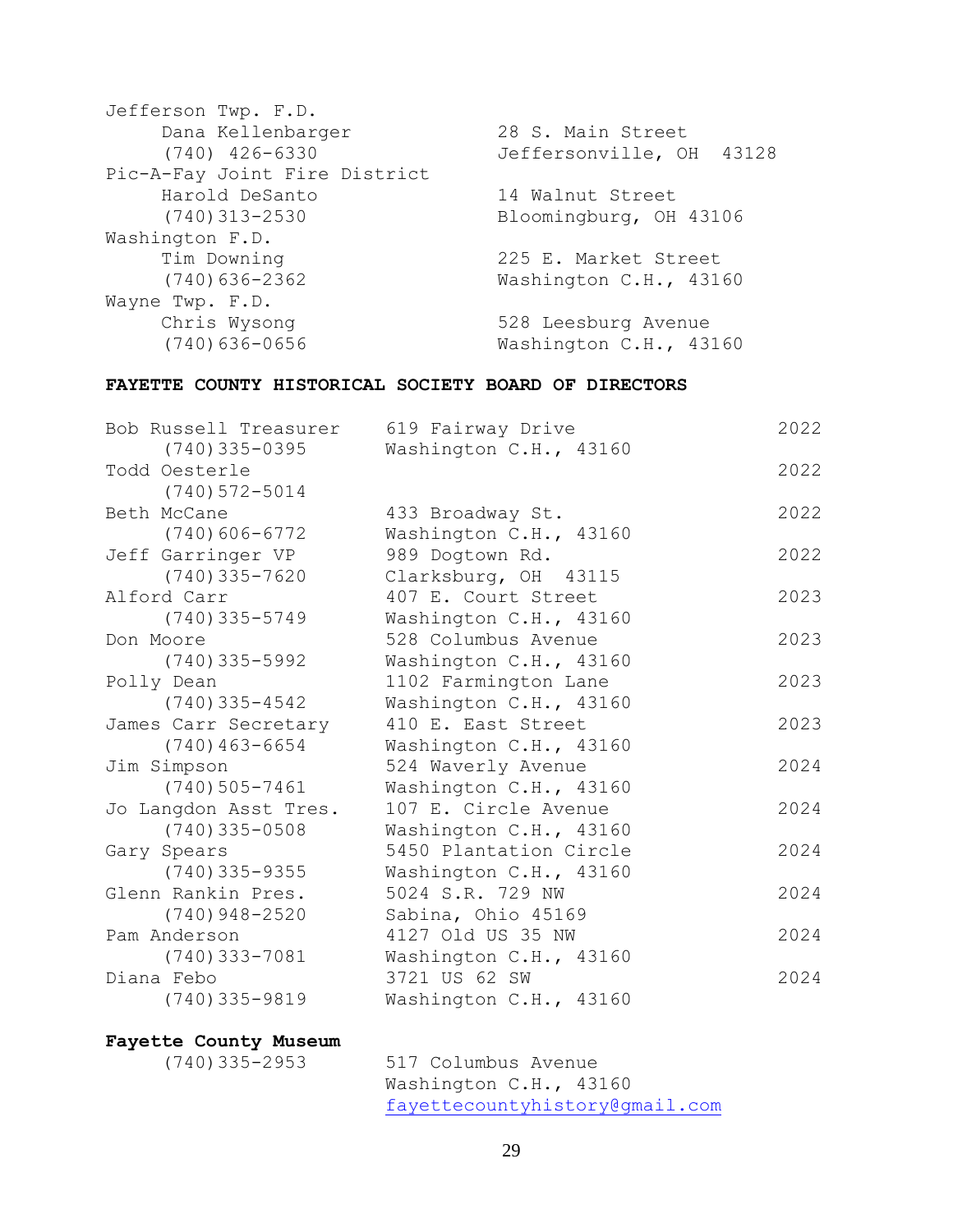**FAYETTE COUNTY FLOODPLAIN BOARD OF APPEALS –** Commissioner Appointments **(5 year term)** Fayette County Engineer **Permanent Member** Chairman Fayette County Planning Commission Permanent Member Fayette County Chief Building Official Permanent Member Council Village of Bloomingburg **Appointed Member** Council Village of Octa Appointed Member **HOUSING ADVISORY COMMITTEE –** Commissioners Appointments Craig Breedlove Movisor **JUVENILE DETENTION CENTER TRUSTEE (5 year term)-** Comm. Appt. Ellen Barrett (Recommendation by Juvenile Judge) 5/22 **LAW LIBRARY RESOURCES BOARD (5 yr. term) –** Commissioners Appt. Rachel Martin, Attorney 12/31/23 Sandy Wilson 12/31/24 **LOCAL EMERGENCY PLANNING COMMISSION (LEPC) OFFICERS** Dana Kellenbarger Chairperson Rod List Vice-Chairperson Tim Downing Secretary Melissa Havens Information Officer & Emergency Coordinator **LOCAL EMERGENCY PLANNING COMMISSION (LEPC) MEMBERS** (2 year term) August 11, 2021 - August 9, 2023 ELECTED STATE AND LOCAL OFFICIALS Daniel C. Dean, Commissioner Bob Kinzer, Mayor of Jeffersonville LAW ENFORCEMENT Vernon Stanforth, Sheriff, Fayette County Jeff Funari, Police Chief, Washington Police Department FIRE Ronald Huff, Chief, BPM Joint Fire District Tim Downing, Chief, Washington Fire Department EMERGENCY MANAGEMENT Melissa Havens, Director, EMA/HLS/LEPC

#### HEALTH

Leigh Cannon, Deputy Health Commissioner, Fay. Co. Health Dept.

#### ENVIRONMENTAL

Megan Batson, Emergency Response, Fay. Co. Health Dept.

#### HOSPITAL

Josh Flannery, Emergency Management – Adena Fayette Medical Ctr.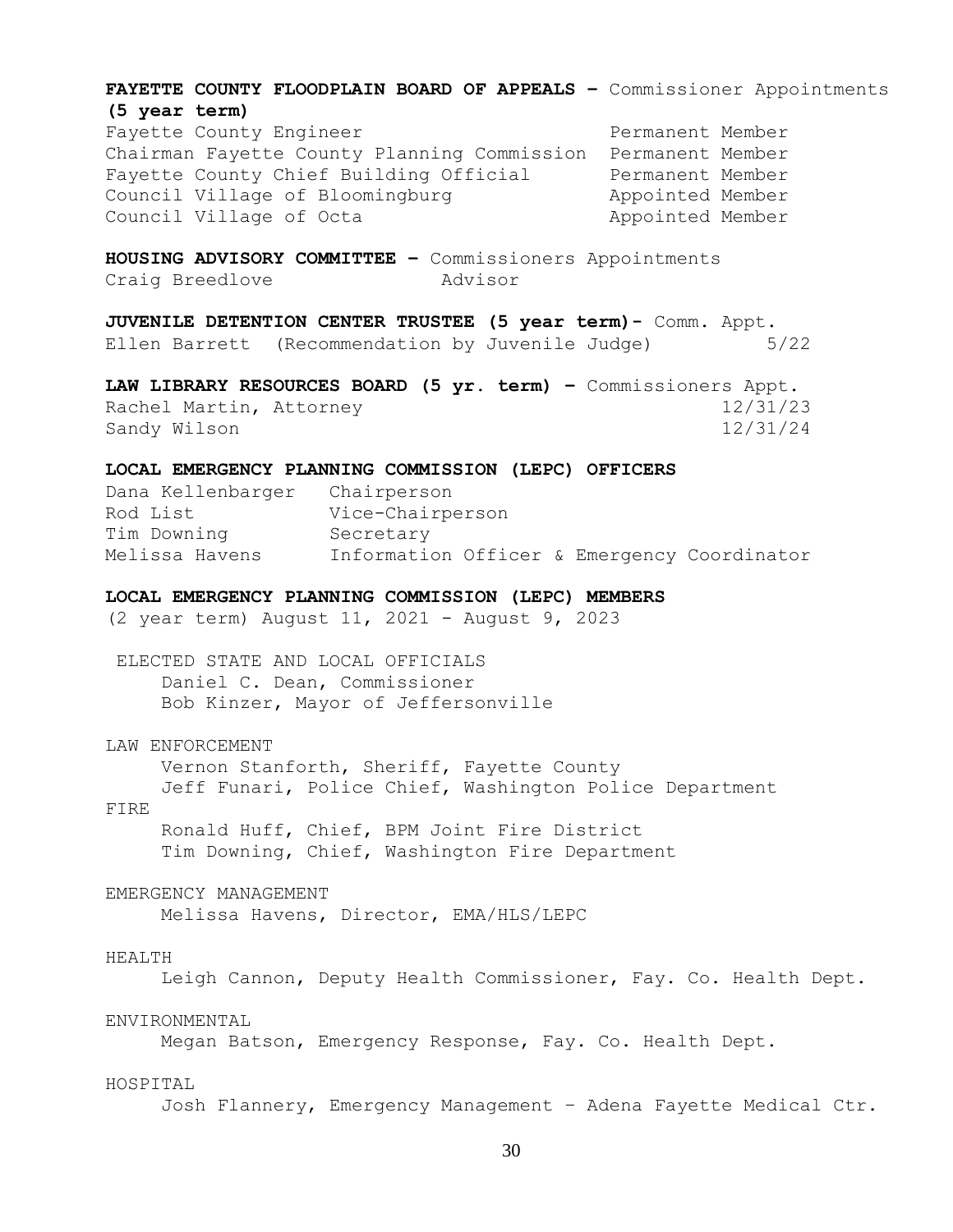#### FIRST AID

Rod List, EMS Director, Fayette County EMS Dana Kellenbarger, Chief, Jefferson Township

#### TRANSPORTATION

Steve Luebbe, Engineer, County Engineers Department Ron Ward, Superintendent, County Highway Department

#### COMMUNITY GROUP

Mary McCord, Disaster Program Specialist, American Red Cross

#### INDUSTRY

Brian Crooks, Health Safety, Environmental Officer, MARS Pet Care Jason Manzo – Safety Manager, Walmart Distribution Center

#### NEWS MEDIA

Ryan Carter, Writer, Record-Herald Newspaper

#### OTHER

Jim Wooten, CenterPoint Joy Stanforth, Director, Fayette Transportation Jim Scott, President, RACES Chet Murphy, Director, Soil & Water Conservation

#### **METROPOLITAN HOUSING AUTHORITY**

(5 year term)

| Fulton Terry      | (Commissioners appointment) | 12/03/22 |
|-------------------|-----------------------------|----------|
| Brance Johnson    | (Probate Judge appointment) | 12/03/24 |
| Kay Oughterson    | (City Manager appointment)  | 12/31/25 |
| Ray Deeks - Chair | (Common Pleas appointment)  | 12/03/26 |
| Susan Wollscheid  | (City Manager appointment)  | 12/31/26 |

#### **OVRDC - OHIO VALLEY REGIONAL DEVELOPMENT COMMISSION**

PO Box 728 - Waverly, Ohio 45690-0728 (740)947-2853 phone (740)947-3468 Fax 1-800-223-7491

| EXECUTIVE COMMITTEE: |                 |
|----------------------|-----------------|
| Roger Rhonemus       | Adams County    |
| Dane Clark           | Adams County    |
| Ralph Jennings       | Brown County    |
| Ray Becraft          | Brown County    |
| Bob Proud, Chair.    | Clermont County |
| Vacant               | Clermont County |
| Tony Anderson        | Fayette County  |
| Faye Williamson      | Fayette County  |
| Melissa Clark        | Gallia County   |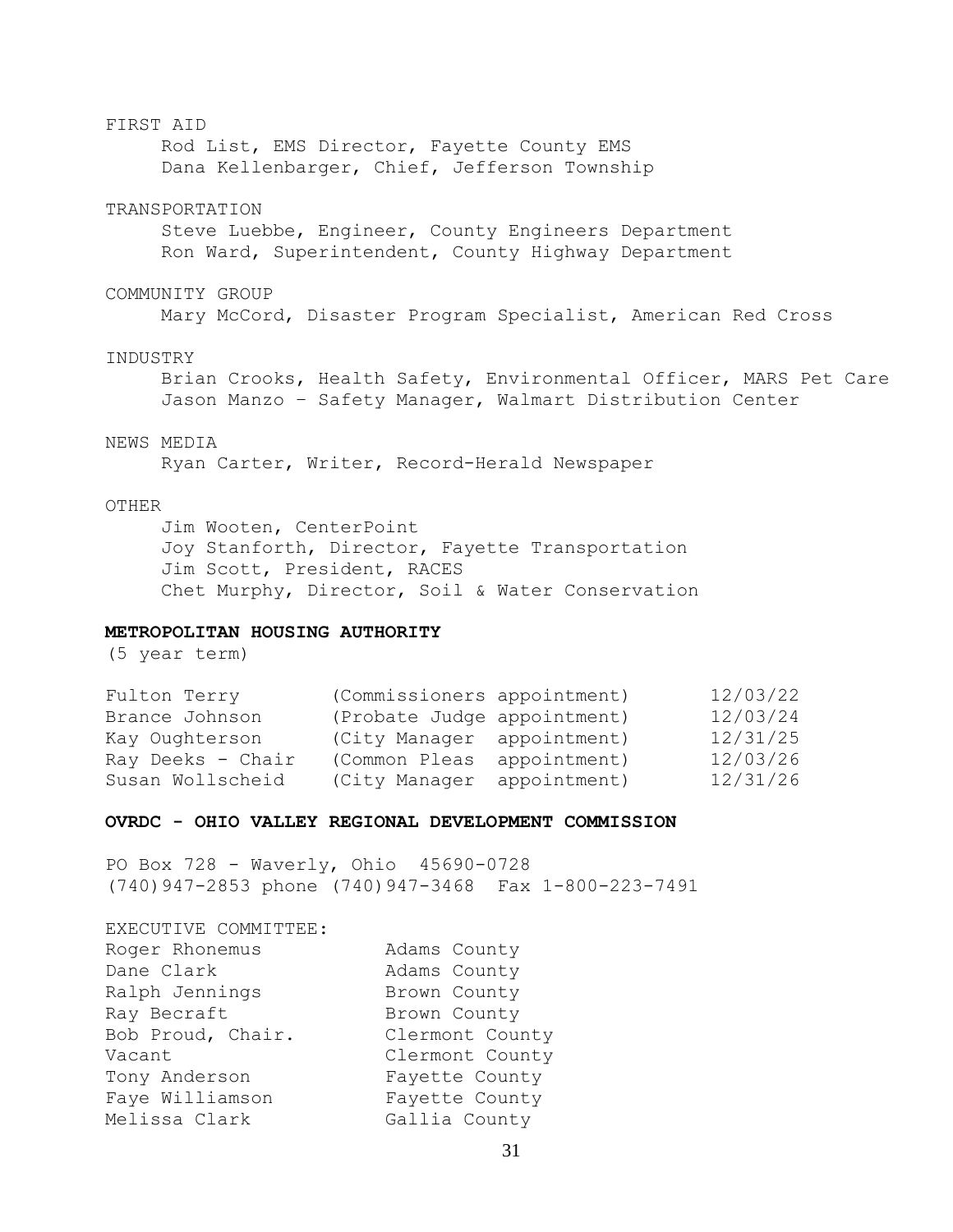Harold Montgomery Gallia County<br>Gary Abernathy Highland County Gary Abernathy Drew Hastings Highland County Jerry Hall Jackson County Randy Heath Jackson County Doug Cade Lawrence County Bill Dingus **Lawrence County** Harry Rider Pike County Robert Mattey Pike County Doug Corcoran Ross County Jake Everson Ross County Joyce Atwood Ross County Mike Crabtree Scioto County David Malone Scioto County Kara Willis Scioto County Eugene Collins, Sr. Scioto County Jerry Zinn Vinton County Ralph Neal Vinton County COUNTY CAUCUS: ELECTED County Commissioners: Daniel C. Dean, Jim Garland, Tony Anderson Elected Official, County Office: Steven Luebbe, County Engineer Mayor, City of Washington: Joe Denen, City Manager Washington C.H. City Commission President Ben Roby Township Trustees' Representative: Cody Kirkpatrick, Marion Township Trustee Elected Official, Village: Mayor Robert Kinzer, Village of Jeffersonville Elected Member-At-Large, Fayette County (1): Mayor Donald Fleak, Village of Bloomingburg NON-ELECTED: Private Sector Kristy Bowers, President, Chamber of Commerce Community Action Organization Bambi Baughn, Director, Community Action Commission County or Regional Planning Commission: Jeff Sollars, Fayette County Planning Commission Member-at-Large: Faye Williamson, Fayette Co. DJFS Fulton Terry, Minority Member OVRDC COMMITTEE MEMBERS: Project Review Committee Member:

```
Ron Sockman, City member
```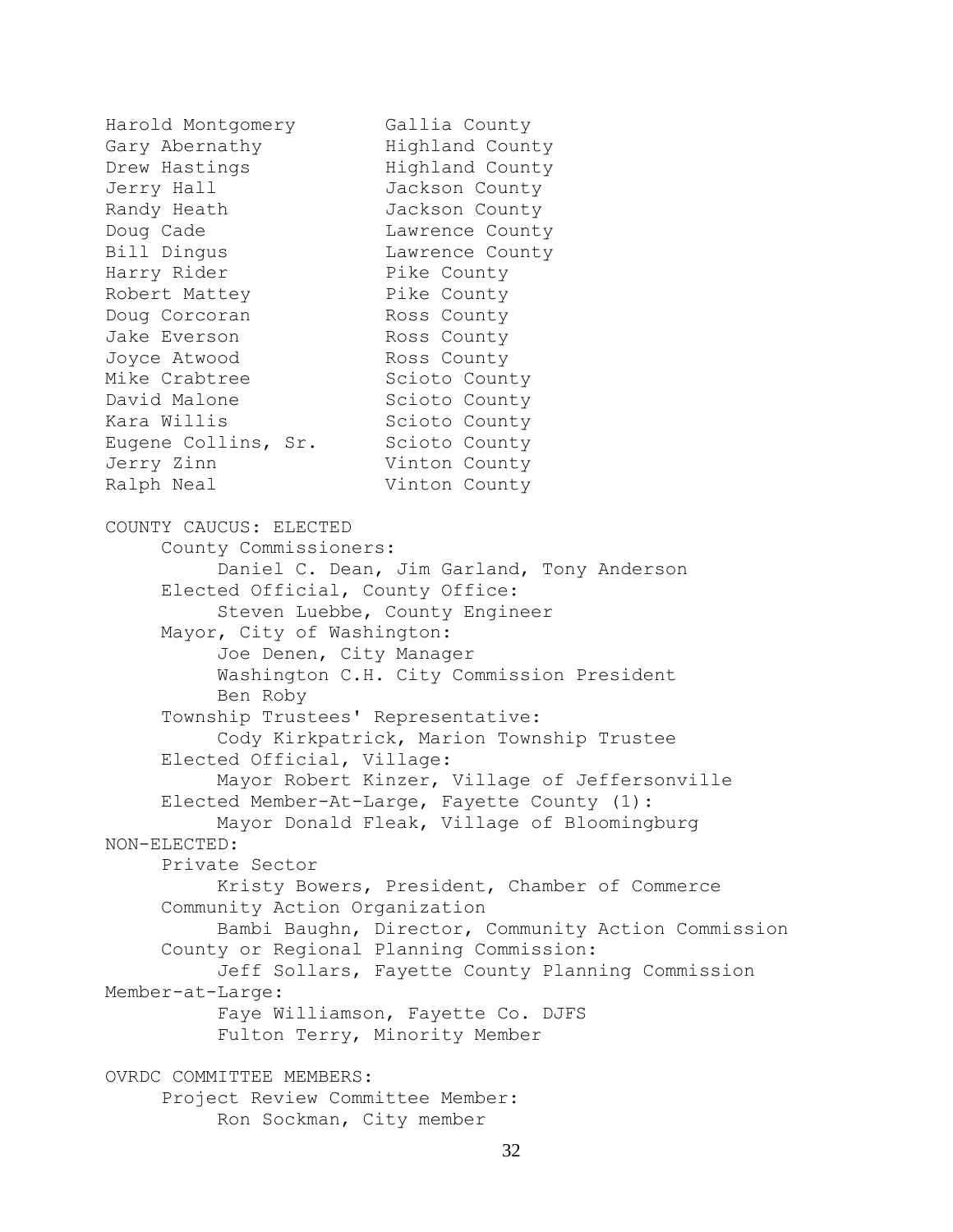RLF Loan Review Committee Member: 3 Year Term Mikki Hunter-Smith CEDS Committee members

| PARK DISTRICT - Probate Judge Appointments |                        |
|--------------------------------------------|------------------------|
| Dan Stahl                                  | 805 Briar Avenue       |
| ds.fcpd@qmail.com                          | Washington C.H., 43160 |
| Dave Kiger                                 | 132 S. Main Street     |
| $(740)$ 335-5271                           | Washington C.H., 43160 |
| Steve Mowery                               | 1311 Greensview Lane   |
| $(740)$ 572-0323                           | Washington C.H., 43160 |
| Todd Evans                                 | 3686 St. Rt. 753, SE   |
| $(740) 572 - 0818$                         | Washington C.H., 43160 |

**PLANNING COMMISSION-** Commissioners Appointments

| (3 year term)    |                                   |          |
|------------------|-----------------------------------|----------|
| Jeff Sollars     | 1325 Miami Trace Road SW          | 06/01/23 |
| $(740)$ 335-5506 | Washington C.H., 43160 Chairman   |          |
| Dennis McCoppin  | 3341 Old U.S. 35 SE               | 06/01/23 |
| $(740)$ 335-5887 | Washington C.H., 43160 Vice Chair |          |
| Jeff Detty       | 10871 Carr Rd.                    | 06/01/24 |
| $(740)$ 426-8857 | Jeffersonville, 43128             |          |
| Ron Warner       | 5020 Fairview Road SE             | 06/01/25 |
| $(740)$ 335-0609 | Washington C.H., 43160            |          |
| Glenn Rankin     | 5024 State Rte. 729 N             | 06/01/25 |
| $(740)$ 948-2520 | Sabina, 45169                     |          |

Commissioners:

Tony Anderson Daniel C. Dean Jim Garland

| City appointments: |                        |          |
|--------------------|------------------------|----------|
| Mandy Miller       | 1266 Dayton Ave.       | 12/31/23 |
| $(740)$ 601-3901   | Washington C.H., 43160 |          |
| Eddie Fisher       | 251 Dice Drive         | 12/31/23 |
| $(740)$ 335-4345   | Washington C.H., 43160 |          |
| Steven A. Lewis    | 601 Damon Drive        | 12/31/23 |
| $(740)$ 335-1441   | Washington C.H., 43160 |          |

#### **REGION 9 ONEOHIO BOARD**

| Bambi Baughn     | Fayette County Representative                             | $(740)$ 335-7282 |
|------------------|-----------------------------------------------------------|------------------|
|                  | REGIONAL PLANNING COMMISSION - Commissioners Appointments |                  |
| (3 year term)    |                                                           |                  |
| David Duff       | 3804 Dennis Road                                          | 06/01/23         |
| $(740)$ 335-3225 | New Holland, 43145                                        |                  |
| Dennis McCoppin  | 3341 Old U.S. 35 SE                                       | 06/01/23         |
| $(740)$ 335-5887 | Washington C.H., 43160-8657                               |                  |
| Jeff Sollars     | 1325 Miami Trace Road SW                                  | 06/01/23         |
| $(740)$ 335-5506 | Washington C.H., 43160                                    |                  |
|                  |                                                           |                  |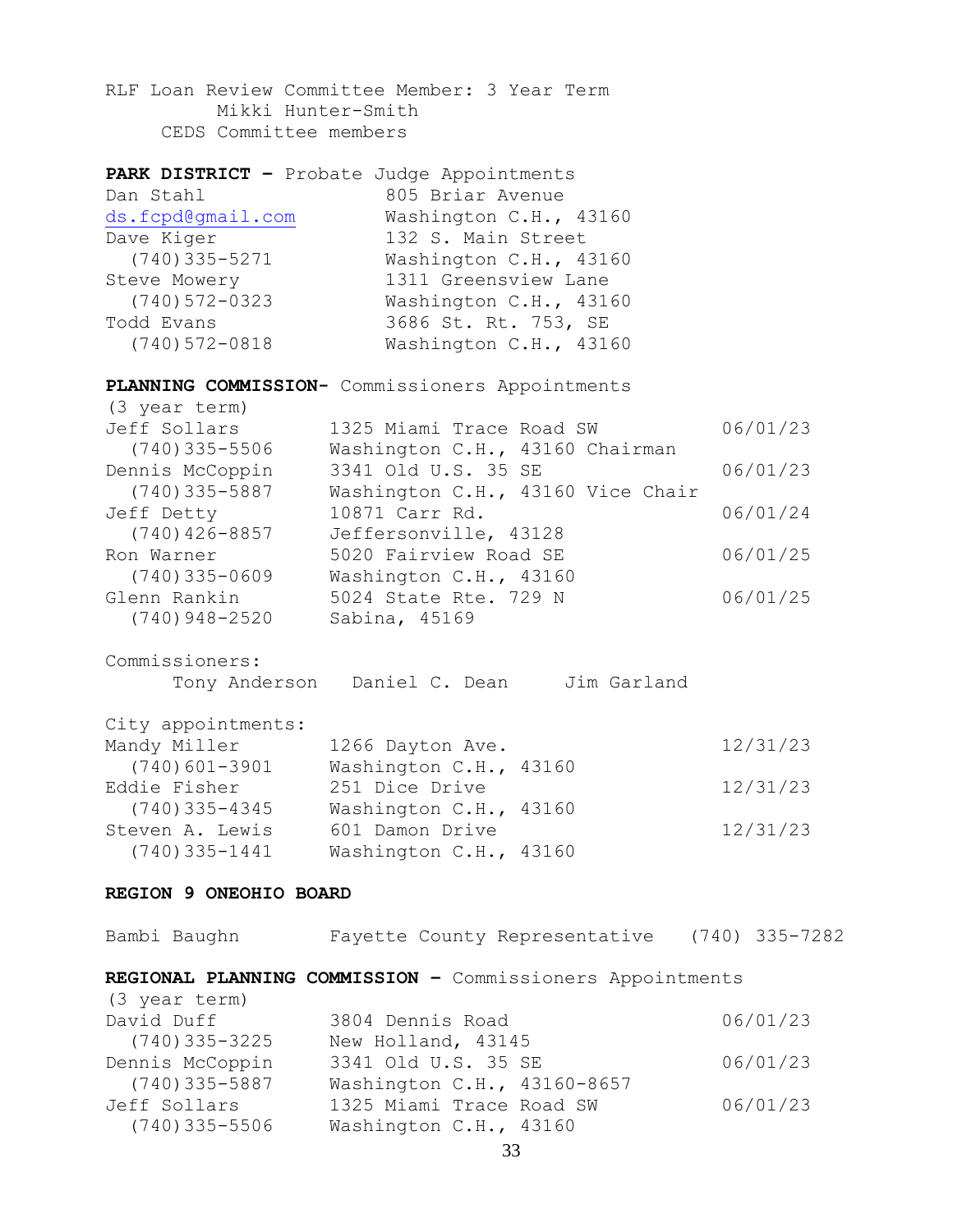Commissioners: Tony Anderson Daniel C. Dean Jim Garland City Representatives: Mandy Miller 12/31/23 Steven A. Lewis 601 Damon Drive 12/31/23 (740)335-1441 Washington C.H., 43160 Eddie Fisher 251 Dice Drive 2008 12/31/23 (740)335-4345 Washington C.H., 43160 Bloomingburg Representative: Jerry Fleak 38 Wayne Street NE Bloomingburg, 43106 Jeffersonville Representative: Terry Jackson 4 N. Main Street (740)426-8881 Jeffersonville, 43128 Floodplain Manager/Administrator, Building Department - Ex-Officio Member **RESIDENTIAL BOARD OF BUILDING APPEALS –** Commissioners Appointments (5 year term) Steven G. Luebbe County Official 09/22 William T. Junk Attorney at Law 09/23 Ron Weade **Resident-at-Large Resident** Resolution Resolution COS/24 Phil Bartley Builder 69/25 Mark Heiny **Architect 199/26 ROSS PICKAWAY HIGHLAND FAYETTE JOINT SOLID WASTE MANAGEMENT DISTRICT** (2 year term) Representing: 4/21/23 Brian Longberry Commercial Generators of Solid Wastes Sue A. Smith General Interests of the Citizens of Fayette Co. Steve Luebbe General Interests of the Public of Fayette Co. Judi White Public At-Large of the District **RURAL ZONING COMMISSION –** Commissioners Appointments (5 year term) Richard Owens 13777 Pleasant View Road NW 06/23 (740)815-4312 Jeffersonville, 43128 Richard Wood 4539 St. Rt. 729 NW 06/24 (740)572-6487 Sabina, 45169 Kyle Montgomery 3475 Snowhill Road 06/25 (740)572-3510 Washington C.H., 43160 David Duff 3804 Dennis Road 06/26 (740)335-3225 New Holland, 43145 David Sanders 8744 Evans Road SW 06/27 (937)780-1706 Leesburg, 45135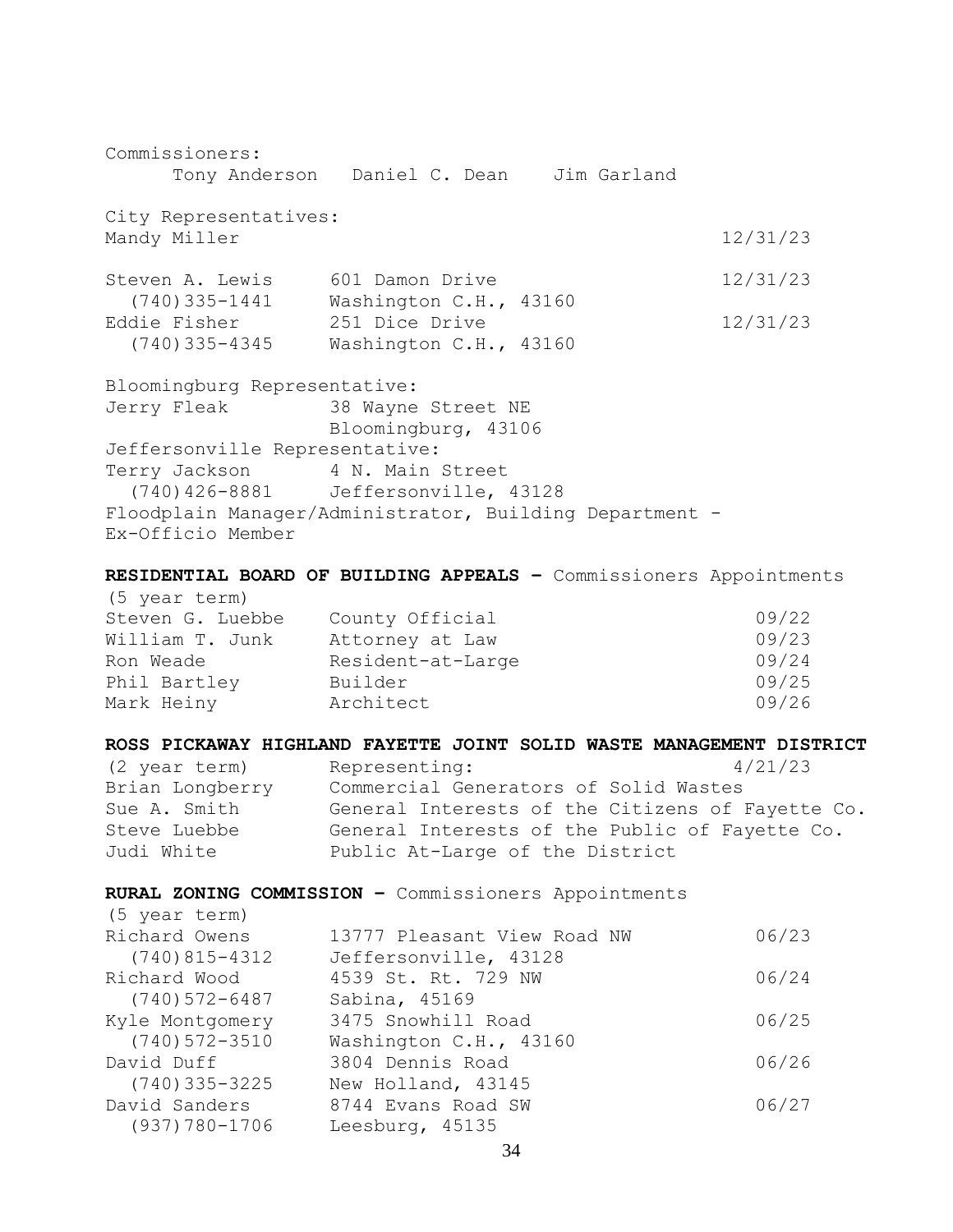Floodplain Manager/Chief Building Official, Building Department Ex-Officio Member

#### **SUBDIVISION REVIEW BOARD**

Fayette County Engineer Fayette County Health Department Representative Soil and Water Conservation District Representative

#### **TAX INCENTIVE REVIEW COUNCIL - TFO TECH CO., LTD.**

(7 members)

3 Fayette County Commissioners Fayette County Auditor Mayor, Village of Jeffersonville Council Member, Village of Jeffersonville Superintendent or his representative, Governing Board of the Fayette Co. County Educational Service Center of Miami Trace Local School District Representative, Great Oaks Joint Vocational School District

#### **TAX INCENTIVE REVIEW COUNCIL - YUSA, PHASE II**

(7 members) 3 Fayette County Commissioners Fayette County Auditor 2 members of Board of Union Township Trustees Superintendent or his representative, Governing Board of the Fayette Co. Educational Service Center of the Miami Trace Local School District Representative, Great Oaks Joint Vocational School District

#### **TRAVEL, TOURISM & CONVENTION BUREAU**

Stephanie Campbell-Dunham, Director

#### Board Members

Penny Johnson, Chair Robert Kinzer, Vice Chair Megan Dhume, Treasurer Wes Wilson, Secretary Daniel C. Dean Jeff Hoppes Vacancy, Member at Large

#### **VETERANS SERVICE COMMISSION**

William Rheinscheld

| Service Officer      | Veterans Service Commission |          |
|----------------------|-----------------------------|----------|
| Pat DeWees President | AMVETS                      | 01/15/23 |
| Jerred Mitchell      | Member At Large             | 01/15/24 |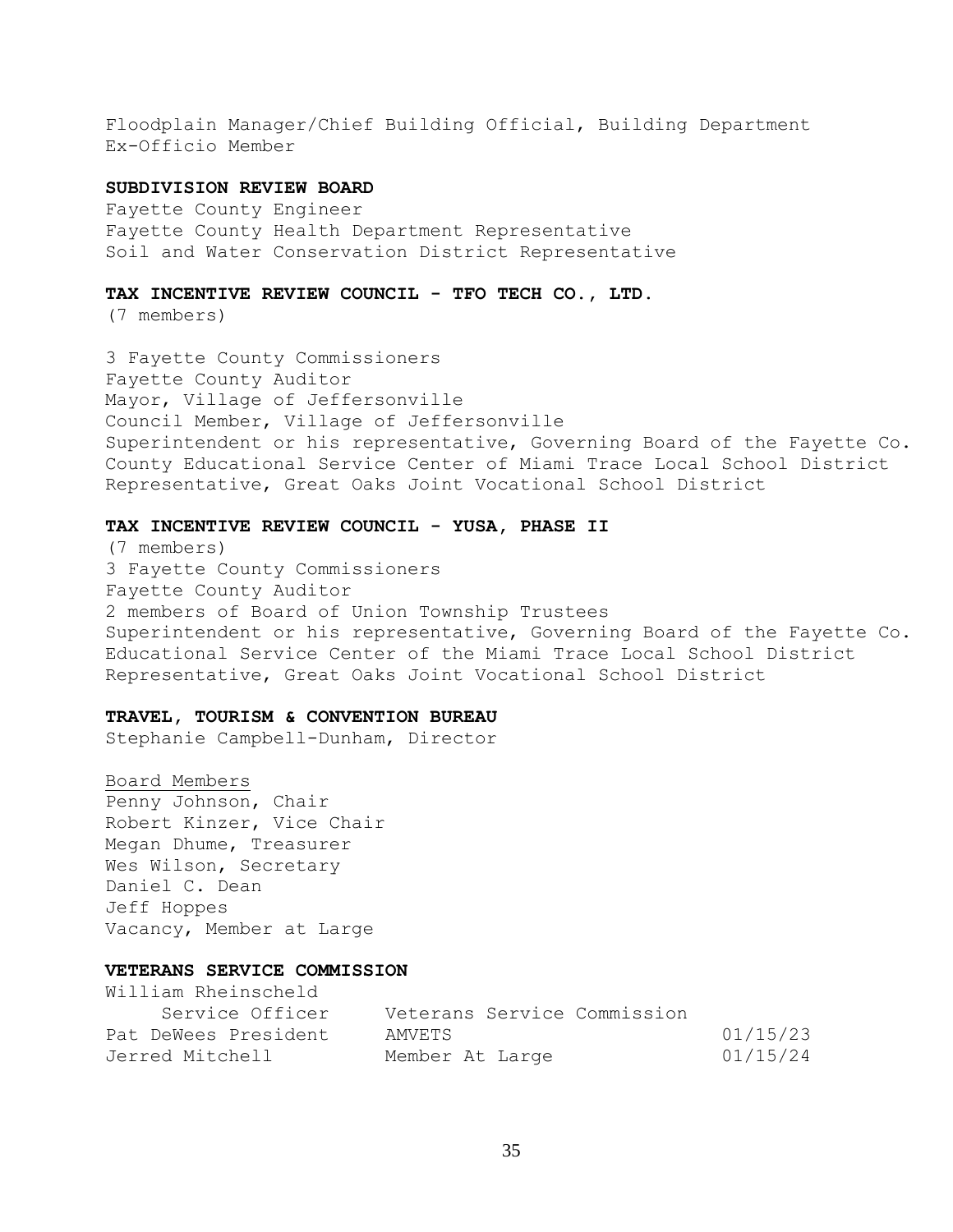| Eddie Fisher VP<br>Davey Stuckey                           | American Legion<br>Russell Bernard Secy Veterans of Foreign Wars<br>Disabled Am. Veterans | 01/15/25<br>01/15/26<br>01/15/27 |
|------------------------------------------------------------|-------------------------------------------------------------------------------------------|----------------------------------|
| VOLUNTEER PEACE OFFICER DEPENDENT BOARD                    |                                                                                           |                                  |
| Deputy Robert (Bob) Russell                                | Appointed 5/9/16                                                                          |                                  |
| Deputy Bruce Denen                                         | Appointed 5/9/16                                                                          |                                  |
| WEST CENTRAL OHIO PORT AUTHORITY (WESTCO)<br>(4 year term) |                                                                                           |                                  |
|                                                            |                                                                                           |                                  |
| Dr. Richard Henry                                          | Clark                                                                                     | 09/01/22                         |
| Richard Flax                                               | Clark                                                                                     | 09/01/24                         |
| Dave Faulkner                                              | Champaign                                                                                 | 09/01/23                         |
| Wes Bahan                                                  | Champaign                                                                                 | 09/01/24                         |
| Gene Baumgardner                                           | Fayette - Comm. Appt.                                                                     | 09/01/24                         |
| David Carr                                                 | Fayette - Comm. Appt.                                                                     | 09/01/25                         |
| Marcia Bailey                                              | At Large                                                                                  | 09/01/24                         |
| Louis Agresta                                              | Secretary-Treasurer                                                                       |                                  |
| (937) 521-2134 phone                                       | 3130 E. Main Street, Suite 2B                                                             |                                  |
| $(937)328 - 3940$ fax                                      | Springfield, Ohio 45505                                                                   |                                  |
|                                                            | lagresta@clarkcountyohio.gov                                                              |                                  |
| $Converso$ , $Mlyomina = Indians and Ohio$                 |                                                                                           |                                  |

|                        | Genesse & wyoming - indiana and Unio Kallway: |
|------------------------|-----------------------------------------------|
| Chuck Logan            | General Manager                               |
| $(513)$ 458-4369 phone | 2856 Cypress Way                              |
|                        | Cincinnati, Ohio 45212                        |
|                        | charles.logan@gwrr.com                        |
|                        |                                               |

### **YOUTH SERVICES ADVISORY BOARD**

| Bertha Terry, Chair | 553 Harrison Street    |
|---------------------|------------------------|
| $(740)$ 335-3755    | Washington C.H., 43160 |
| Sandra Sowash       | 509 Damon Drive        |
| $(740)$ 335-5891    | Washington C.H., 43160 |
| Keith Brown         | 222 Topaz Lane         |
| $(740)$ 335-2538    | Washington C.H., 43160 |
| Rick Houseman       | 45 Market Street       |
| $(740)$ 437-7419    | Bloomingburg, 43106    |
|                     |                        |

## **ZONING APPEALS BOARD –** Commissioners Appointments

(5 year term)

| Gary Reiterman | 13842 U.S. Rt. 62 NE               | 6/22 |
|----------------|------------------------------------|------|
| (Madison)      | Mt. Sterling, 43143 (740) 572-0943 |      |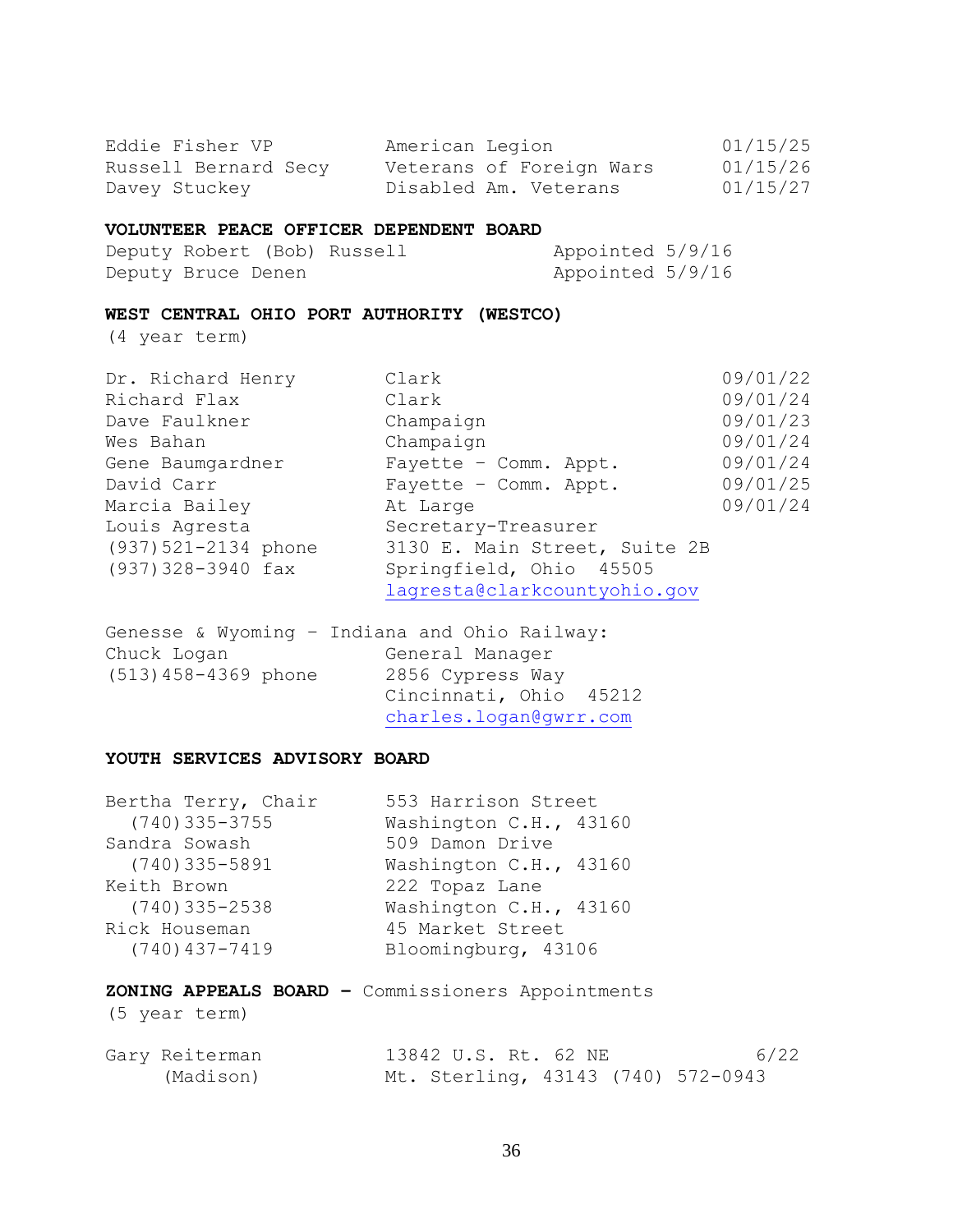| Robin Beekman                                | 10176 Haigler Road NE                                                  | 6/23                 |
|----------------------------------------------|------------------------------------------------------------------------|----------------------|
| (Paint)                                      | Bloomingburg, 43106                                                    |                      |
| Debbie Persinger<br>(Jasper)                 | 5616 Burnett-Perrill Rd. NW<br>Washington C.H., 43160                  | 6/24                 |
| Zach Sollars                                 | 1161 Miami Trace Road, SW                                              | 6/25                 |
| (Concord)                                    | Washington C.H., 43160                                                 |                      |
| Vincent Chrisman<br>(Perry)                  | 1874 Capps Road SW<br>Greenfield, 45123 (740) 572-0254                 | 6/26                 |
|                                              |                                                                        |                      |
|                                              | Floodplain Manager - Chet Murphy, Soil and Water Conservation District |                      |
| Also acts as Airport Zoning Board of Appeals |                                                                        |                      |
|                                              | ZONING APPEALS BOARD - UNION TWP. (Commissioners do not appoint)       |                      |
| Allen Johnson                                |                                                                        | 12/31/22             |
| Phil Bartley                                 |                                                                        | 12/31/23             |
| Dick Davis                                   |                                                                        | 12/31/24             |
| Jimmy Cunningham<br>Hal Haymaker             |                                                                        | 12/31/25<br>12/31/26 |
|                                              |                                                                        |                      |
| ZONING COMMISSION - UNION TWP.               |                                                                        |                      |
| Bryan McLish                                 |                                                                        | 12/31/22             |
| Brad Craig                                   |                                                                        | 12/31/23             |
| Jeremy Lambert                               |                                                                        | 12/31/24             |
| Wes Wilson<br>David Carr                     |                                                                        | 12/31/25<br>12/31/26 |
|                                              |                                                                        |                      |
| ZONING APPEALS BOARD - WAYNE TWP.            |                                                                        |                      |
| Kim McCoy, Chair                             |                                                                        | 12/31/25             |
| Dan Schuler                                  |                                                                        | 12/31/22             |
| Jim Hildreth                                 |                                                                        | 12/31/23             |
| Roger McCumbers                              |                                                                        | 12/31/23             |
| Gene DeBruin                                 |                                                                        | 12/31/25             |
| Tyler Osborne, Alternate                     |                                                                        | 12/31/25             |
| ZONING COMMISSION - WAYNE TWP.               |                                                                        |                      |
| Brian Mead                                   |                                                                        | 12/31/22             |
| Todd Evans                                   |                                                                        | 12/31/22             |
| Lamar Ratliff                                |                                                                        | 12/31/23             |
| Gary Spears                                  |                                                                        | 12/31/25             |
|                                              |                                                                        | 12/31/25             |